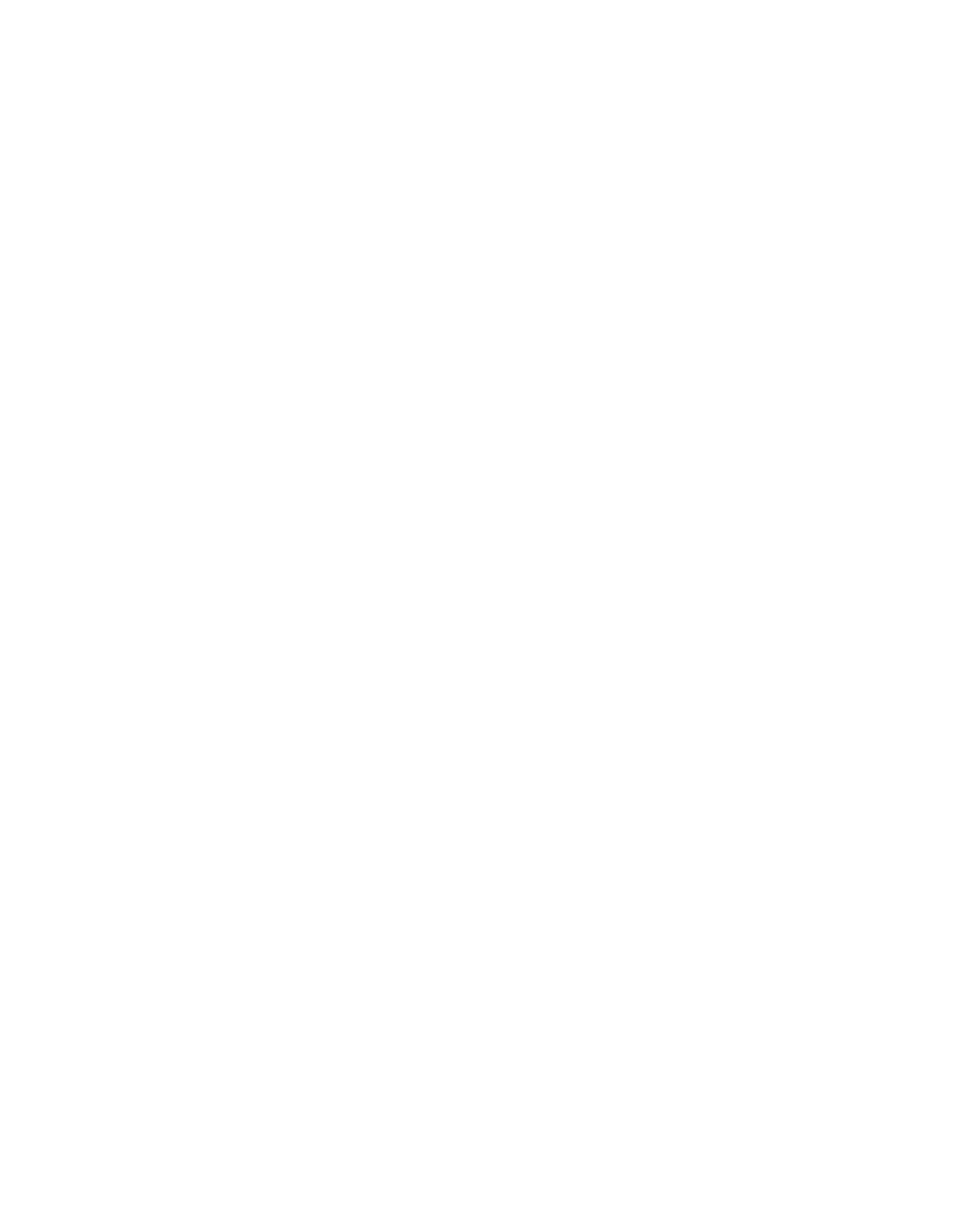

# **ROYAL CANADIAN AIR CADETS**

# **PROFICIENCY LEVEL TWO INSTRUCTIONAL GUIDE**



# **SECTION 1**

## **EO M230.01 – DISCUSS AIRCRAFT FLOWN DURING WWI AND WWII**

Total Time: 30 min

## **PREPARATION**

## **PRE-LESSON INSTRUCTIONS**

Resources needed for the delivery of this lesson are listed in the lesson specification located in A-CR-CCP-802/ PG-001, Chapter 4. Specific uses for said resources are identified throughout the Instructional Guide within the TP for which they are required.

Review the lesson content and become familiar with the material prior to delivering the lesson.

Create presentation slides or handouts of all the figures located at Annex A.

## **PRE-LESSON ASSIGNMENT**

N/A.

## **APPROACH**

An interactive lecture was chosen for this lesson to present background material to the cadets and to promote an interest in aircraft flown during WWI and WWII.

## **INTRODUCTION**

## **REVIEW**

N/A.

## **OBJECTIVES**

By the end of this lesson the cadet shall be expected to discuss aircraft flown during WWI and WWII, the Battle of the Atlantic, the Battle of Britain and the aircraft flown during those conflicts.

## **IMPORTANCE**

It is important for cadets to know about the aircraft flown in WWI and WWII so that they can better understand Canada's role during these conflicts and to understand the meaning of the parades used to commemorate the fallen men and women who gave their lives during these conflicts.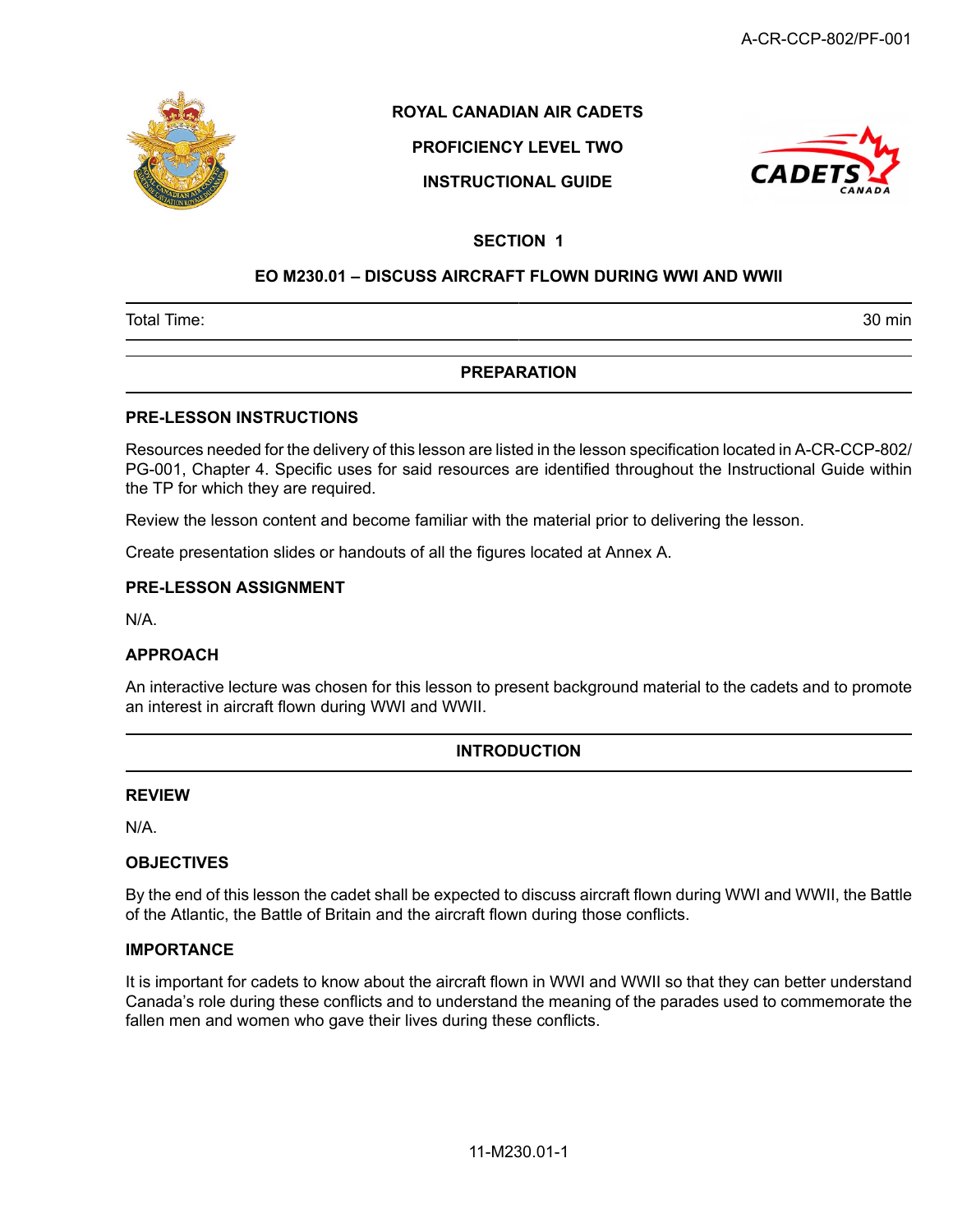**Teaching Point 1 Discuss Aircraft Flown During WWI**

Time: 5 min Method: Interactive Lecture Communication of the Method: Interactive Lecture

## **AIRCRAFT FLOWN DURING WWI**

## **Sopwith Triplane**

- The Sopwith Triplane was a single-seater Triplane fighter aircraft used by the British in WWI.
- It was nicknamed the Tripe or the Tripehound.
- The Triplane was a successful attempt to produce a fighter with outstanding manoeuvrability and excellent visibility for the pilot.
- Even though the Triplane remained in front-line service for less than a year, it was so successful that it inspired several German Triplane designs.
- The all-Canadian B Flight of No. 10 Squadron, equipped with Triplanes, downed 87 enemy aircraft between May and July 1917.
- The all-Canadian B Flight was called the Black Flight because of the black markings of their airplanes. Their aircraft were named: Black Maria, Black Sheep, Black Prince, Black Roger, and Black Death.



Present slide or distribute handouts of Figure A-1 to the cadets.

## **Bristol F.2B Fighter "Brisfit"**

- The versatile Bristol Fighter (B.F.) was a manoeuvrable, heavily armed two-seater biplane.
- One of the most successful fighters of the war, it got off to a poor start during "Bloody April" when it was introduced to the Western Front by the inexperienced pilots and observers of 48 Squadron.
- In the mistaken belief that the aircraft was structurally weak, pilots were instructed to avoid violent manoeuvres during combat.
- Heeding this advice, the pilots of six B.F. 2B fighters encountered Manfred von Richthofen (The Red Baron) and his flight of five Albatros D.III near Douai (northern France). In a fight that lasted almost 30 minutes, four Bristol Fighters were shot down.



Present slide or distribute handouts of Figure A-2 to the cadets.

# **CONFIRMATION OF TEACHING POINT 1**

## **QUESTIONS**

- Q1. What type of aircraft was the Sopwith Triplane?
- Q2. What were the names of the aircraft in the Black Flight?
- Q3. What plane was the most successful fighter of the war?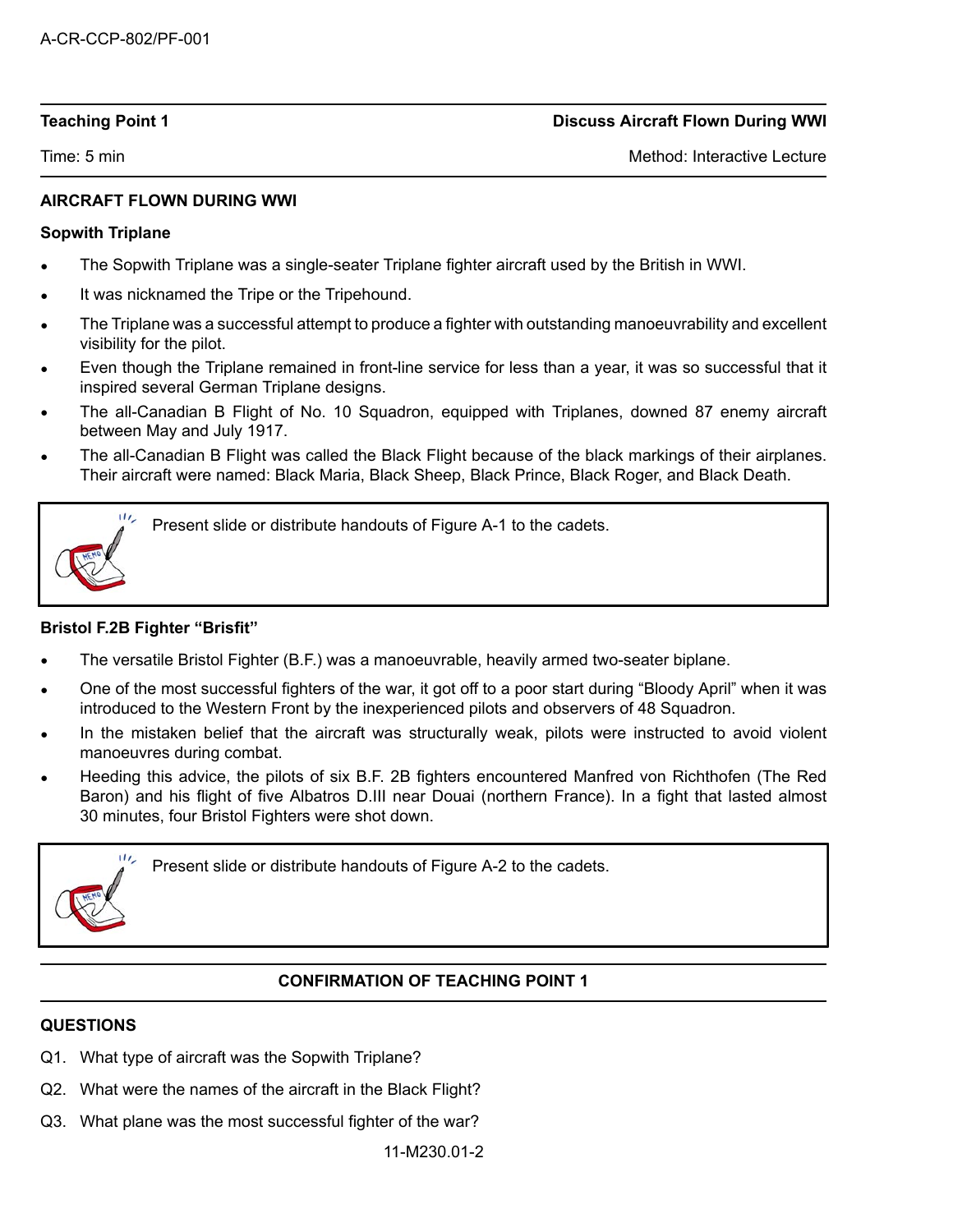## **ANTICIPATED ANSWERS**

- A1. The Sopwith Triplane was a single-seater Triplane fighter aircraft used by the British in World War I.
- A2. Black Maria, Black Sheep, Black Prince, Black Roger, and Black Death.

A3. The Bristol F. 2B Fighter was the most successful fighter of the war.

## **Teaching Point 2 Discuss the Importance of the Battle of the Atlantic**

## Time: 5 min Method: Interactive Lecture Company of Time: 5 min Method: Interactive Lecture

## **DURATION OF THE BATTLE**

- The Battle of the Atlantic began on the first day of the war in Europe on September 1, 1939 and continued until May 8, 1945.
- It was the longest campaign of WWII, an extremely bloody one, and the single battle on which the whole outcome of the war depended.
- Only with the delivery of massive North American resources to Britain and Europe could the Allies defeat Hitler's Germany, the most powerful of the Axis nations.
- For six long years the Canadian Navy was one of the principle contenders in what was to be known as the "Battle of the Atlantic."
- Beginning the war with a mere 13 vessels and 3000 men, the Royal Canadian Navy ended the Battle of the Atlantic with 373 fighting ships and over 90 000 men.
- Bridging the Atlantic was the key to strategic supply. To transport as many men and goods as possible, it was necessary to organize and control ship movements and protect ships from enemy attack. Therefore, convoys were formed to regulate ship movements and more effectively provide escorts both by sea and air.
- It was in maintaining the Atlantic lifeline through convoy protection that Canadian seamen and airmen played an increasing vital role.
- The RCAF had been flying patrols from Newfoundland since 1939 and the first Maritime patrol squadron had been stationed at Gander since 1940. It now provided air support to the Newfoundland Escort Force. In the eastern Atlantic region, the convoys were guarded by the RAF Coastal Command which included RCAF squadrons. Thus flying from both sides of the Atlantic and from Iceland, aircraft patrolled the entire route except for a gap of about 483 km in mid-ocean.
- More and more Canadian seamen were crossing the Atlantic to engage in battle closer to the enemy. As they returned to British waters, men of both the Canadian Navy and Air Force showed the benefits of training and hard experience.

## **ALLIED FORCES AND AXIS POWERS**

- The Battle of the Atlantic was a struggle between the Allied and Axis powers (mainly Britain and Germany) for control of the sea routes between the Americas, Europe and Africa.
- From the very onset of hostilities, Britain faced a second threat to her survival. This menace came from the sea as Germany was determined to starve the British people into submission by destroying their sea communications and cutting them off from overseas supplies.
- Gaining control of the entire coast of Europe from Narvik, Norway to the Pyrenees Mountains in France and Spain, the Germans set out from every harbour and airfield in western Europe to cut the lifelines to Britain.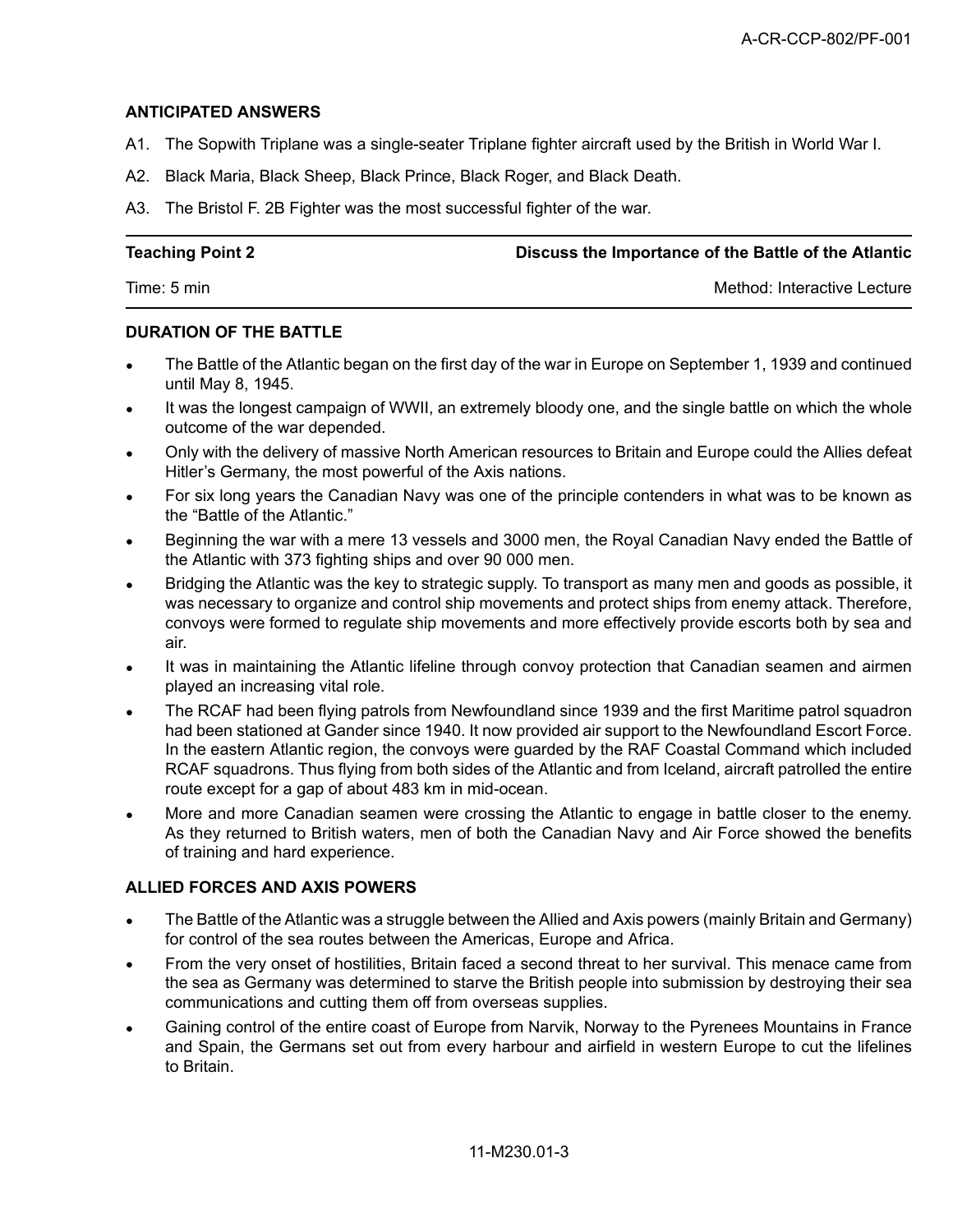• During the six years of the Battle of the Atlantic, the Axis powers lost over 700 U-boats and 32 000 seamen, and the Allied powers lost more than 3000 ships and 40 000 seamen. The vast majority of the Allied losses were merchant ships and the civilian seamen and passengers who sailed in them.

# **CONFIRMATION OF TEACHING POINT 2**

## **QUESTIONS**

- Q1. What were the dates of the Battle of the Atlantic?
- Q2. Who was the struggle between?
- Q3. How many ships and people were lost in the struggle?

## **ANTICIPATED ANSWERS**

- A1. The Battle of the Atlantic began on the first day of the war in Europe on September 1, 1939 and continued until May 8, 1945.
- A2. The Battle of the Atlantic was a struggle between the Allied and Axis powers (mainly Britain and Germany) for control of the sea routes between the Americas, Europe and Africa.
- A3. During the six years of the Battle of the Atlantic, the Axis powers lost over 700 U-boats and 32 000 seamen, and the Allied powers lost more than 3000 ships and 40 000 seamen. The vast majority of the Allied losses were merchant ships and the civilian seamen and passengers who sailed in them.

**Teaching Point 3 Discuss the Aircraft Flown During the Battle of the Atlantic**

Time: 5 min Method: Interactive Lecture Company of Time: 5 min Method: Interactive Lecture

## **AIRCRAFT FLOWN**

## **B-24 Liberator Bombers**

- The B-24 Liberator was a ten-seat long-range bomber/reconnaissance aircraft.
- An unsung hero of the Allied war effort, the B-24 Liberator was actually produced in greater numbers than any other U.S. aircraft during WWII.
- First flown on December 29, 1939, the Consolidated Aircraft Corporation's B-24 Liberator came along more than four years after the famous and popular Boeing B-17 Flying Fortress, and showed somewhat improved range and payload capabilities over the Fortress.
- The Liberator is best known for the daring long-range raids on the oilfields of Ploesti, Romania in 1942 and 1943 and for its effectiveness as a submarine hunter.
- Though instrumental in both the European and Pacific theatres, the B-24's long-range capabilities were particularly effective in the vastness of the Pacific where it excelled as a bomber, reconnaissance platform and as a supply transport.



Present slide or distribute handouts of Figure A-3 to the cadets.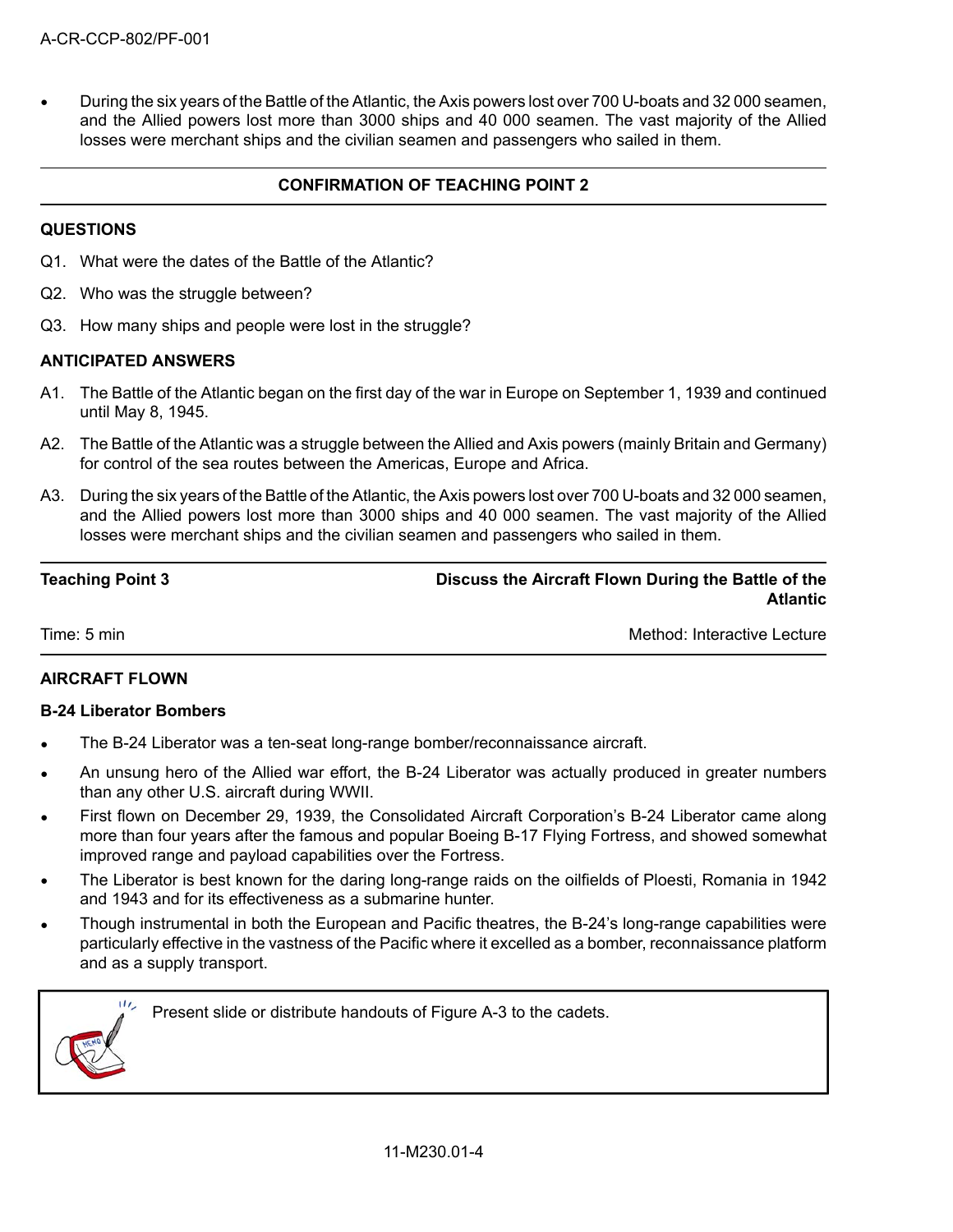## **Curtiss Kittyhawk Mk.1 Fighter-Bomber**

- The Curtiss Kittyhawk Mk.1 served initially at Dartmouth, Nova Scotia where it was the only fighter unit available for east coast defence, and subsequentially transferred to Annette Island, Alaska as part of the RCAF reinforcement for the USAAF.
- The pilots made the 644 km trip by air the first fighter unit to fly from coast to coast.
- The Kittyhawk Mk.1 served with the RCAF from October 9, 1941 to December 16, 1946 before being struck off strength. However, they were used predominantly in the home air defence role, which was reduced during the latter portion of the war.
- The Kittyhawk Mk.1 mounted four .50 cal. machine guns in the wings and had shackles under the fuselage for a 52 U.S. gallon drop tank or a 136-227 kg bomb.
- Racks on the outer wings could also carry six nine kg bombs.



Present slide or distribute handouts of Figure A-4 to the cadets.

# **CONFIRMATION OF TEACHING POINT 3**

## **QUESTIONS**

- Q1. What type of plane was the B-24 Liberator?
- Q2. What is the B-24 Liberator best known for?
- Q3. What were the dates the Kittyhawk served with the RCAF?

## **ANTICIPATED ANSWERS**

- A1. The B-24 Liberator was a ten-seat long-range bomber/reconnaissance aircraft.
- A2. The Liberator is best known for the daring long-range raids on the oilfields of Ploesti, Romania in 1942 and 1943 and for its effectiveness as a submarine hunter.
- A3. The Kittyhawk Mk.1 served with the RCAF from October 9, 1941 to December 16, 1946 before being struck off strength.

**Teaching Point 4 Discuss the Importance of the Battle of Britain**

# Time: 5 min Method: Interactive Lecture Company of Time: 5 min Method: Interactive Lecture

## **DURATION OF THE BATTLE**

- The Battle of Britain was fought from August 8, 1940 until October 31, 1940.
- The Battle of Britain was the first major battle to be fought wholly in the air, with both sides having roughly the same number of fighter aircraft.
- It was the largest and most sustained bombing campaign yet attempted and the first real test of the strategic bombing theories that had emerged since the previous World War.
- The battle can be roughly divided into four phases: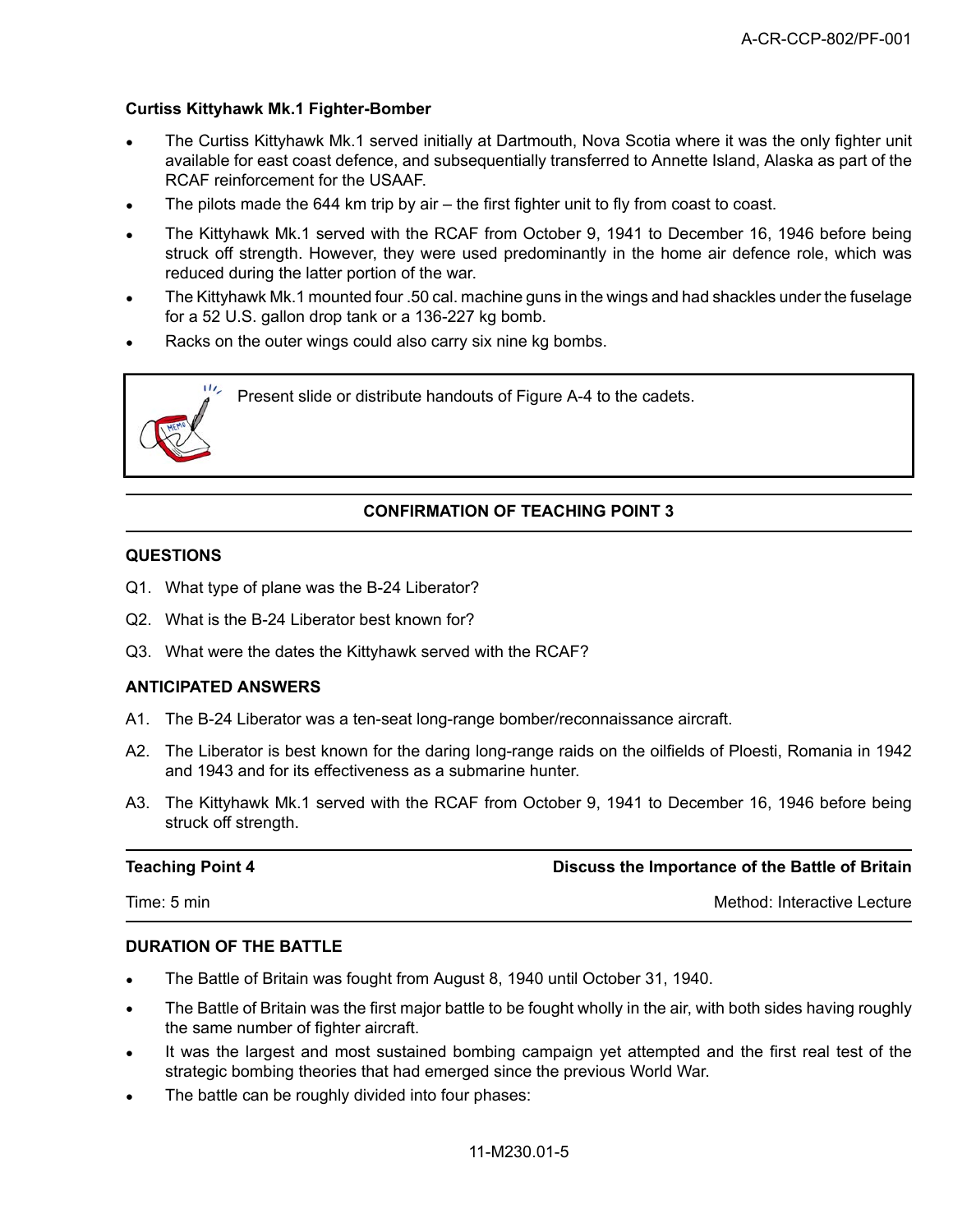- July 10–August 11: Kanalkampf, the Channel battles,
- August 8–August 23: Adlerangriff, the early assault against the coastal airfields,
- August 24–September 6: the Luftwaffe targets the airfields the critical phase of the battle;
- September 7 onward: the day attacks switch to British towns and cities.
- The Battle of Britain marked the first time that the Nazis were stopped and that air superiority became clearly seen as the key to the war. Though the battle was small in the number of combatants and casualties, had the Germans won, the war would have taken a very different path.
- The British victory marked the first failure of Hitler's war machine.
- The Royal Air Force lost 375 pilots and 358 pilots were wounded.

## **ALLIED FORCES AND AXIS POWERS**

- The Battle of Britain was between the United Kingdom and Germany and Italy.
- The Battle of Britain is the name commonly given to the attempt by the German Luftwaffe, as part of German Blitzkrieg tactics, to gain air superiority over the Royal Air Force (RAF), before a planned sea and airborne invasion of Britain (Operation Sealion).
- Neither Hitler nor the German Wehrmacht believed it possible to carry out a successful amphibious assault on the British Isles until the RAF had been neutralized.
- Secondary objectives were to destroy aircraft production and ground infrastructure, to attack areas of political significance, and to terrorize the British people with the intent of intimidating them into seeking an armistice or surrender.
- The RAF roll of honour for the Battle of Britain recognizes 510 overseas pilots as flying at least one authorized operational mission with an eligible unit of the Royal Air Force or Fleet Air Arm between July 10 and October 31, 1940. This included pilots from Poland, New Zealand, Canada, Czechoslovakia, Belgium, Australia, South Africa, France, Ireland, the United States of America, Jamaica, Palestine and Southern Rhodesia (Zimbabwe).
- The highest scoring unit during the Battle of Britain is remarkably the No. 303 Polish Fighter Squadron.

## **CONFIRMATION OF TEACHING POINT 4**

## **QUESTIONS**

- Q1. What were the dates of the Battle of Britain?
- Q2. Who was the battle between?
- Q3. What were two of the other countries involved in the Battle of Britain?

## **ANTICIPATED ANSWERS**

- A1. The Battle of Britain was fought from August 8, 1940 until October 31, 1940.
- A2. The Battle of Britain was between the Allied Forces and Axis powers.
- A3. Poland, New Zealand, Canada, Czechoslovakia, Belgium, Australia, South Africa, France, Ireland, the United States of America, Jamaica, Palestine and Southern Rhodesia (Zimbabwe).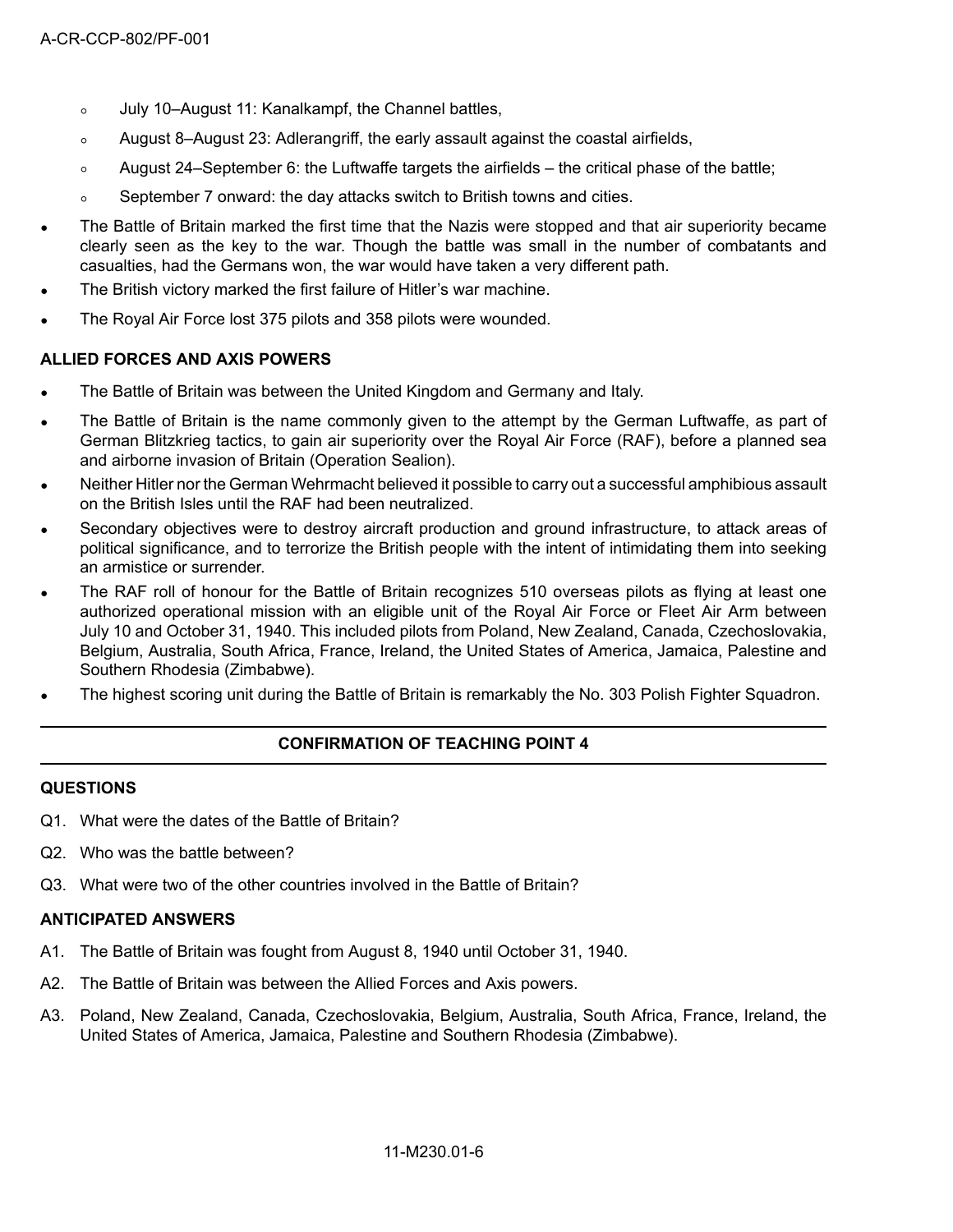## **Teaching Point 5 Discuss the Aircraft Flown During the Battle of Britain**

Time: 5 min Method: Interactive Lecture Companies and Method: Interactive Lecture

## **HAWKER HURRICANE MARK I**

- The Hawker Hurricane Mark I was a single-seater fighter with a Rolls-Royce Merlin engine.
- It was a low-wing all-metal cantilever monoplane armed with eight Browning machine-guns – four in each wing set to fire forward outside the airscrew disc.
- The maximum speed was 539 km/h.
- The Hurricane was regarded as less 'twitchy' than the Spitfire and provided a more stable gun platform.
- The RAF's preferred tactic was, if possible, to deploy the Hurricane's awesome fire power against formations of less-agile bombers and to set up the Spitfires against fighter escorts waiting to pounce from a higher altitude.



Present slide or distribute handouts of Figure A-5 to the cadets.

## **THE SPITFIRE MARK 1**

- The Spitfire Mark 1 was a similar single-seater fighter with a Rolls-Royce Merlin engine.
- It was a low-wing all-metal cantilever monoplane armed with eight Browning machine-guns – four in each wing set to fire forward outside the airscrew disc.
- The Spitfire's one-piece sliding moulded canopy gave the best visibility, the pilot having a better chance of spotting an enemy.
- The maximum speed was 589 km/h.

## **QUALITIES OF BOTH AIRCRAFTS**

- In both these aircrafts the armour in the front and back protected the pilot.
- The Spitfire and Hurricane would out-turn the Bf-109E or Emil (German Aircraft) because the Bf-109 pilots were afraid to push the plane to its limits due to the fact that the Bf-109 did not give the pilot any warning that it was going to stall, unlike the Spitfire and Hurricane, which gave the pilot plenty of warning that the plane was about to stall by shaking violently.
- Both the Spitfire and Hurricane were slower in a power dive and had the drawback of being equipped with a float-type carburetor, which cut out under negative g-forces.
- Both the RAF fighters were easy to fly and forgiving with both rough handling and novice pilots.
- The Hurricane was a superbly steady gun platform and the closely clustered .303 machine guns in each wing proved very destructive.
- A drawback to the Hurricane was the presence of a fuel tank just behind the cockpit firewall, which could catch fire and within a few seconds severely burn the pilot before he managed to bail out.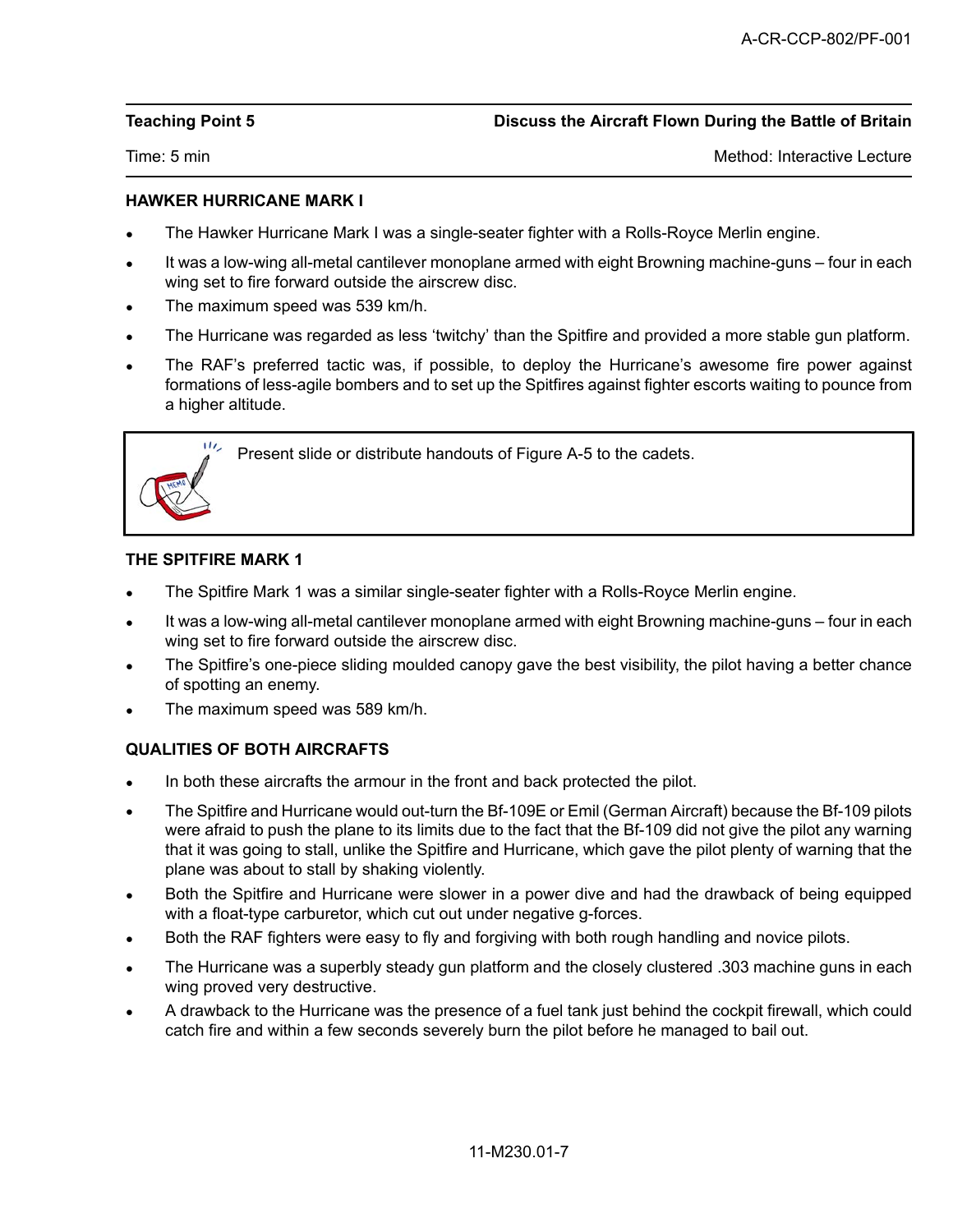

Present slide or distribute handouts of Figure A-6 to the cadets.

## **CONFIRMATION OF TEACHING POINT 5**

## **QUESTIONS**

- Q1. What was the maximum speed of the Hawker Hurricane?
- Q2. What was the maximum speed of the Spitfire Mark 1?
- Q3. What was a drawback to the Hurricane?

## **ANTICIPATED ANSWERS**

- A1. The maximum speed of the Hawker Hurricane was 539 km/h.
- A2. The maximum speed of the Spitfire Mark 1 was 589 km/h.
- A3. A drawback to the Hurricane was the presence of a fuel tank just behind the cockpit firewall, which could catch fire and within a few seconds severely burn the pilot before he managed to bail out.

# **END OF LESSON CONFIRMATION**

## **QUESTIONS**

- Q1. What were the nicknames of the Sopwith Triplane?
- Q2. What was the longest campaign of WWII?
- Q3. Which plane was less twitchy than the Spitfire?

# **ANTICIPATED ANSWERS**

- A1. The Tripe or the Tripehound.
- A2. The Battle of Britain was the longest campaign.
- A3. The Hawker Hurricane.

## **CONCLUSION**

## **HOMEWORK/READING/PRACTICE**

N/A.

# **METHOD OF EVALUATION**

N/A.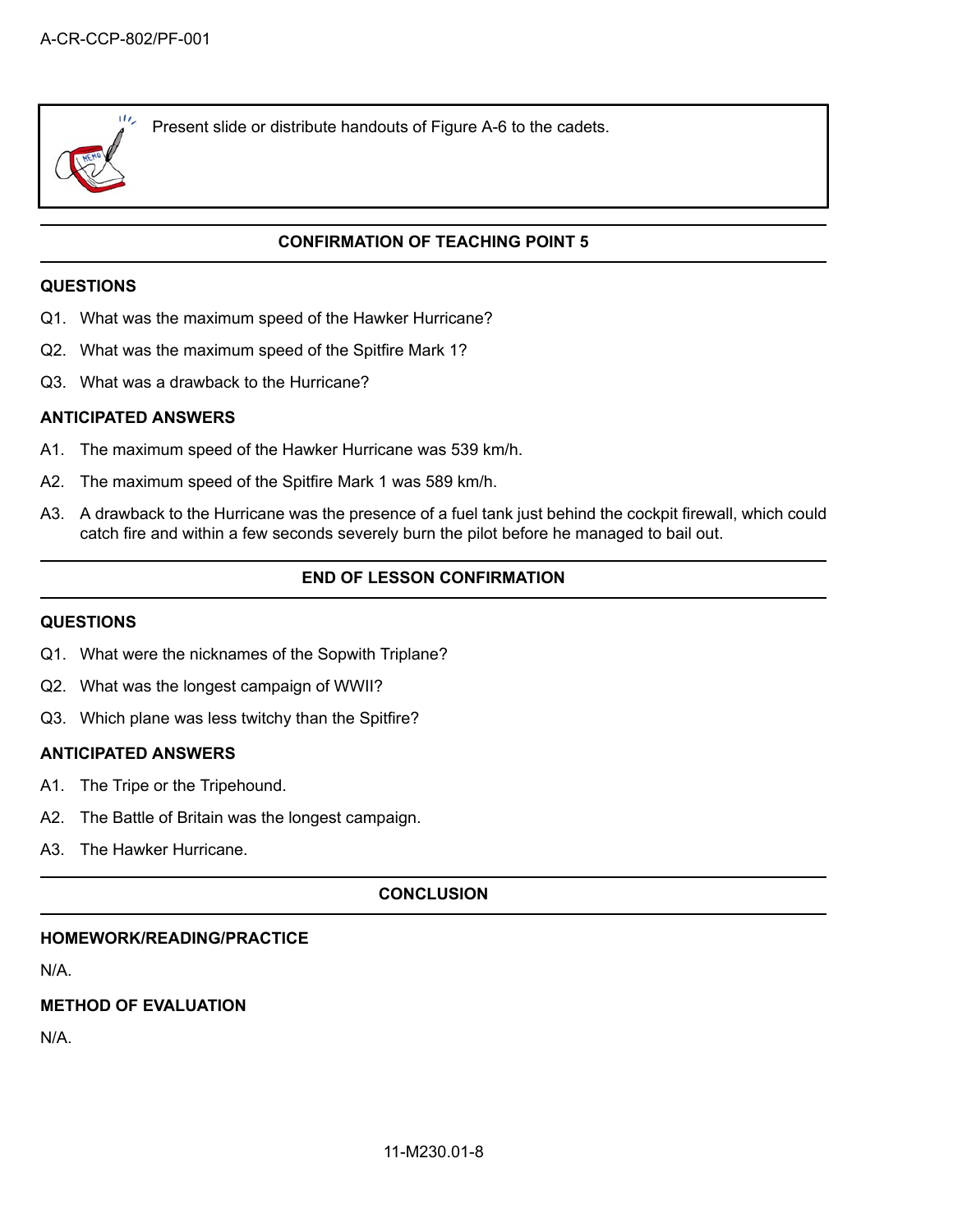## **CLOSING STATEMENT**

It is important for cadets to know about the aircraft flown in WWI and WWII so that they can better understand Canada's role during these conflicts and to understand the meaning of the parades used to commemorate the fallen men and women who gave their lives during these conflicts.

## **INSTRUCTOR NOTES/REMARKS**

If the squadron is participating in the parades listed in TPs 2 and 4 this EO should be conducted prior to the parade dates.

## **REFERENCES**

A3-033 *Canada's Air Force, Aircraft: Historical Aircraft. (2006).* Retrieved 20 March 2007, from http:// www.airforce.forces.gc.ca/equip/historical/hist\_e.asp.

A3-038 VAC Canada Remembers. (1998). *The Battle of the Atlantic.* Retrieved 19 February 2007, from http:// www.vac-acc.gc.ca/remember/sub.cfm?source=history/secondwar/canada2/batat1.

A3-039 Canada's Air Force. (2004). *World War ll -1939-45.* Retrieved 19 February 2007, from http:// www.airforce.forces.ca/hist/ww\_2\_e.asp.

A3-042 Milberry. L and Halliday. H. (1990). *The Royal Canadian Air Force At War 1939-1945.* Toronto: CANAV Books.

C3-078 Canadian War Museum. (2004). *The Invasion Threat to Britain and the Battle of Britain, 1940.* Retrieved 16 February 2007, from http://www.warmuseum.ca/cwm/newspapers/operations/Britain\_e.html.

C3-079 Canadian War Museum. (2004). *The Battle of the Atlantic.* Retrieved 9 February 2007, from http:// www.warmuseum.ca/cwm/newspapers/operations/atlantic\_e.html.

C3-103 Ace Pilots. (2007). *Legendary Aviators and Aircraft of World War One.* Retrieved 26 February 2007, from http://www.acepilots.com/wwi/main.html.

C3-122 *The Battle of Britain August-October 1940.* (1941). Published by his Majesty's Stationary Office, London: Crown Copyright Reserved.

C3-123 The Aviation History On-Line Museum - Aviation History. (2006). *The Sopwith Triplane.* Retrieved 20 March 2007, from http://www.aviation-history.com/sopwith/triplane.html.

C3-124 Aces and Aircraft of World War I. (2007). *The Aerodrome: Bristol F.2b Fighter.* Retrieved 20 March 2007, from http://www.theareodrome.com/aircraft/gbritain/bristol\_f2b.php.

C3-125 Beehive Hockey Photos. (2006). *Consolidated B-24 Liberator Bomber.* Retrieved 20 March 2007, from http://www.beehivehockey.com/photo\_18liberator.htm.

C3-129 Spaight, J. M. (1941). *The Battle of Britain 1940: The Interceptors Take Off.* Strand London: Geoffrey Bles.

C3-130 Canadian Aviation Museum. (2006). *Sopwith Triplane.* Retrieved 22 March 2007, from http:// www.aviation.technomuses.ca/collections/artifacts/aircraft/SopwithTriplane.shtml.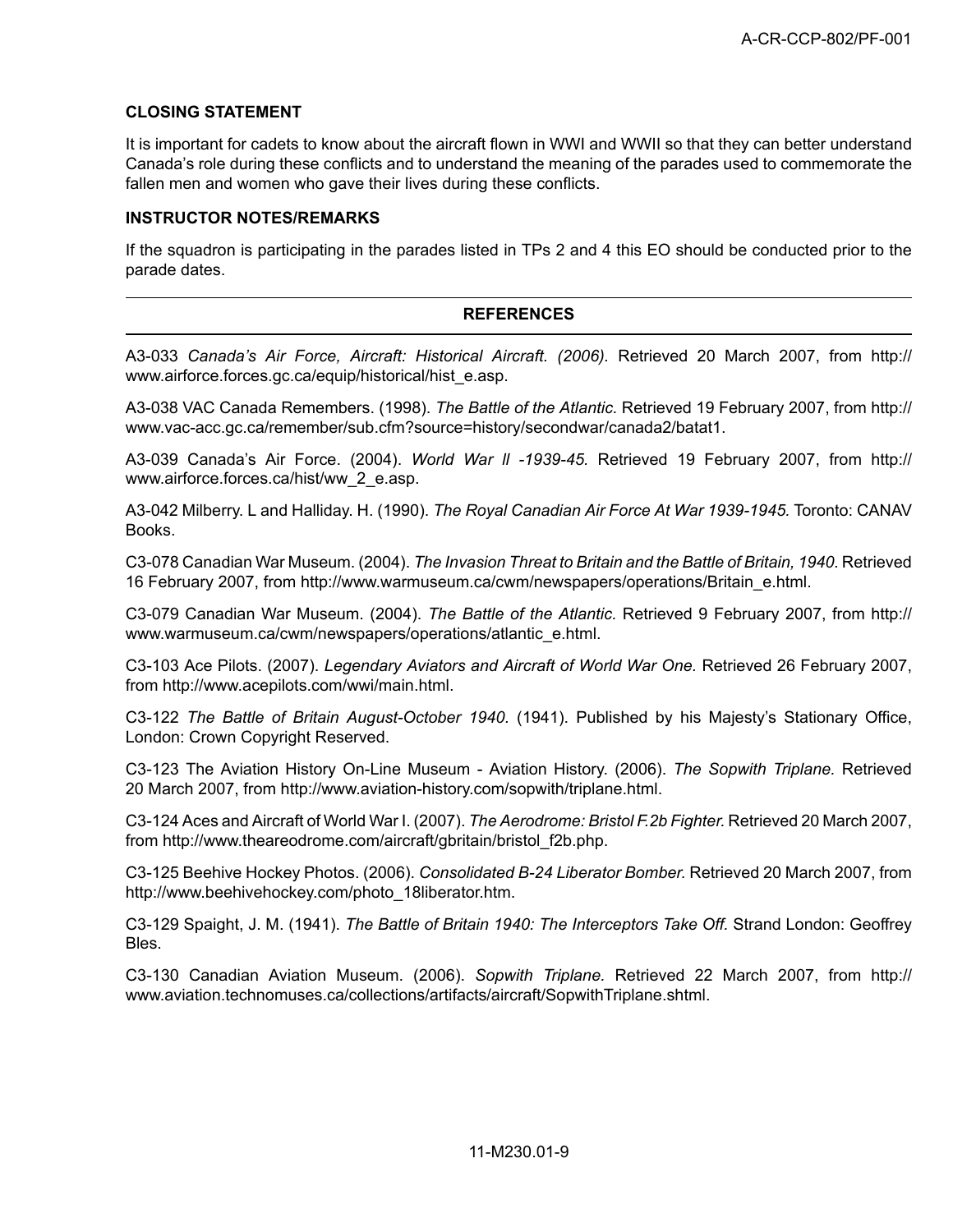THIS PAGE INTENTIONALLY LEFT BLANK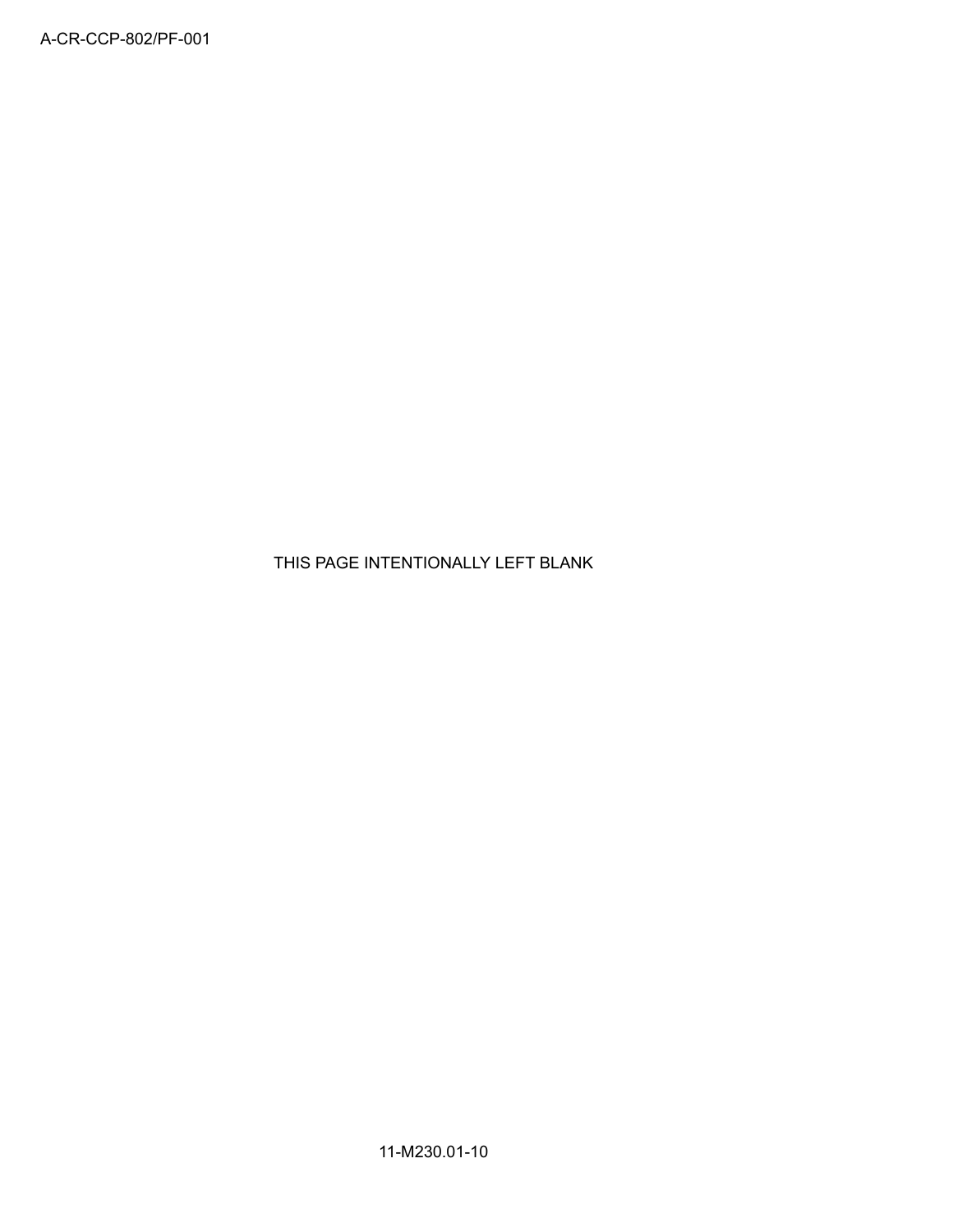## **AIRCRAFT FLOWN DURING WWI AND WWII**



*Aviation History, The Sopwith Triplane – Great Britain. (2006). The Aviation History On-Line Museum. Retrieved 20 March 2007, from http://www.aviation-history.com/sopwith/triplane.htm*

Figure A-1 A Sopwith Triplane



*Aces and Aircraft of World War I, 2007, The Aerodrome. Bristol F.2B Fighter. Retrieved 20 March 2007, from http://www.theaerodrome.com/aircraft/gbritain/bristol\_f2b.php*

Figure A-2 Bristol F.2B Fighter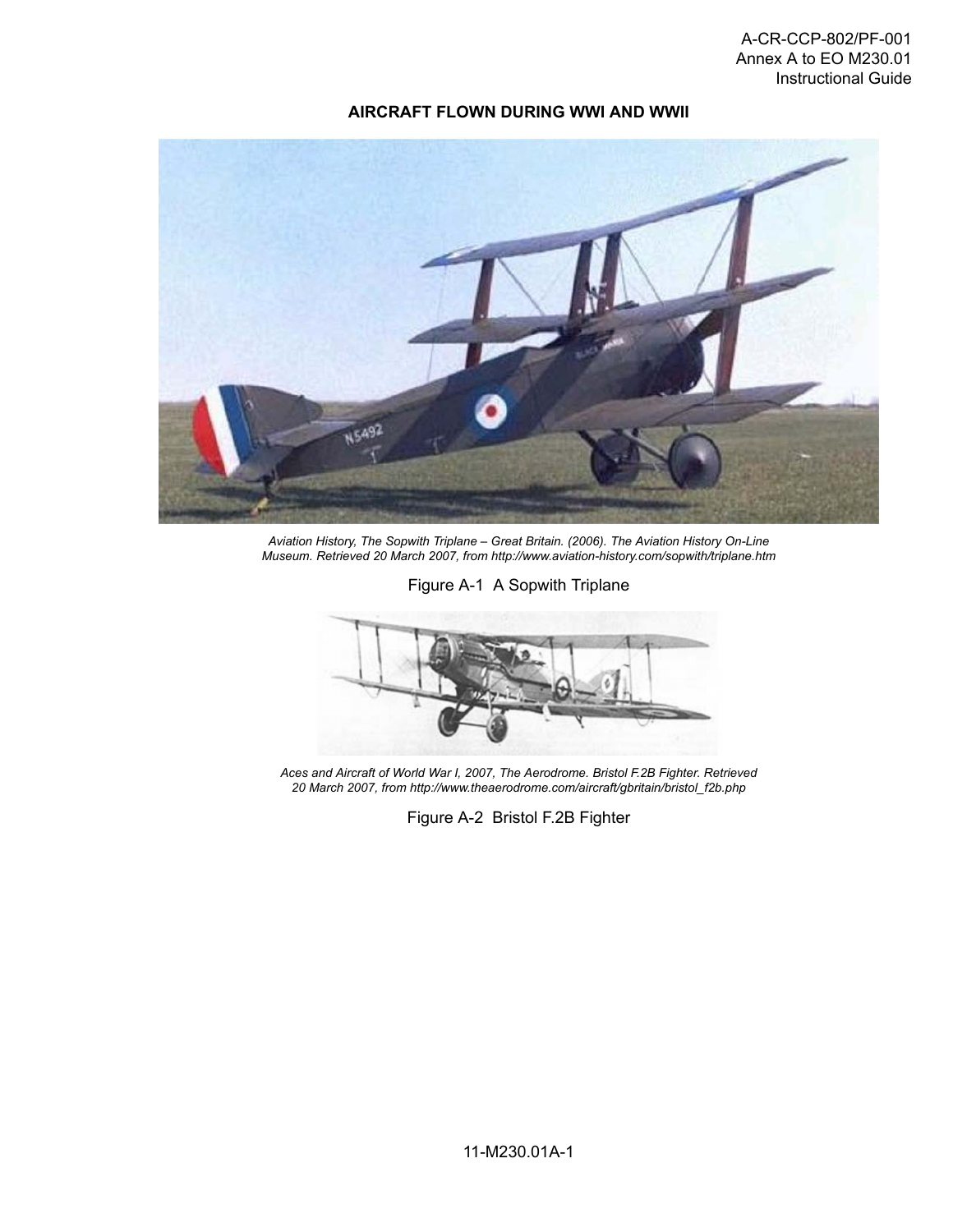

*"Consolidated B-24 Liberator Bomber", Beehive Hockey Photos (2006). Retrieved 20 March 2007, from http://www.beehivehockey.com/photo\_18liberator.htm*

Figure A-3 B-24 Liberator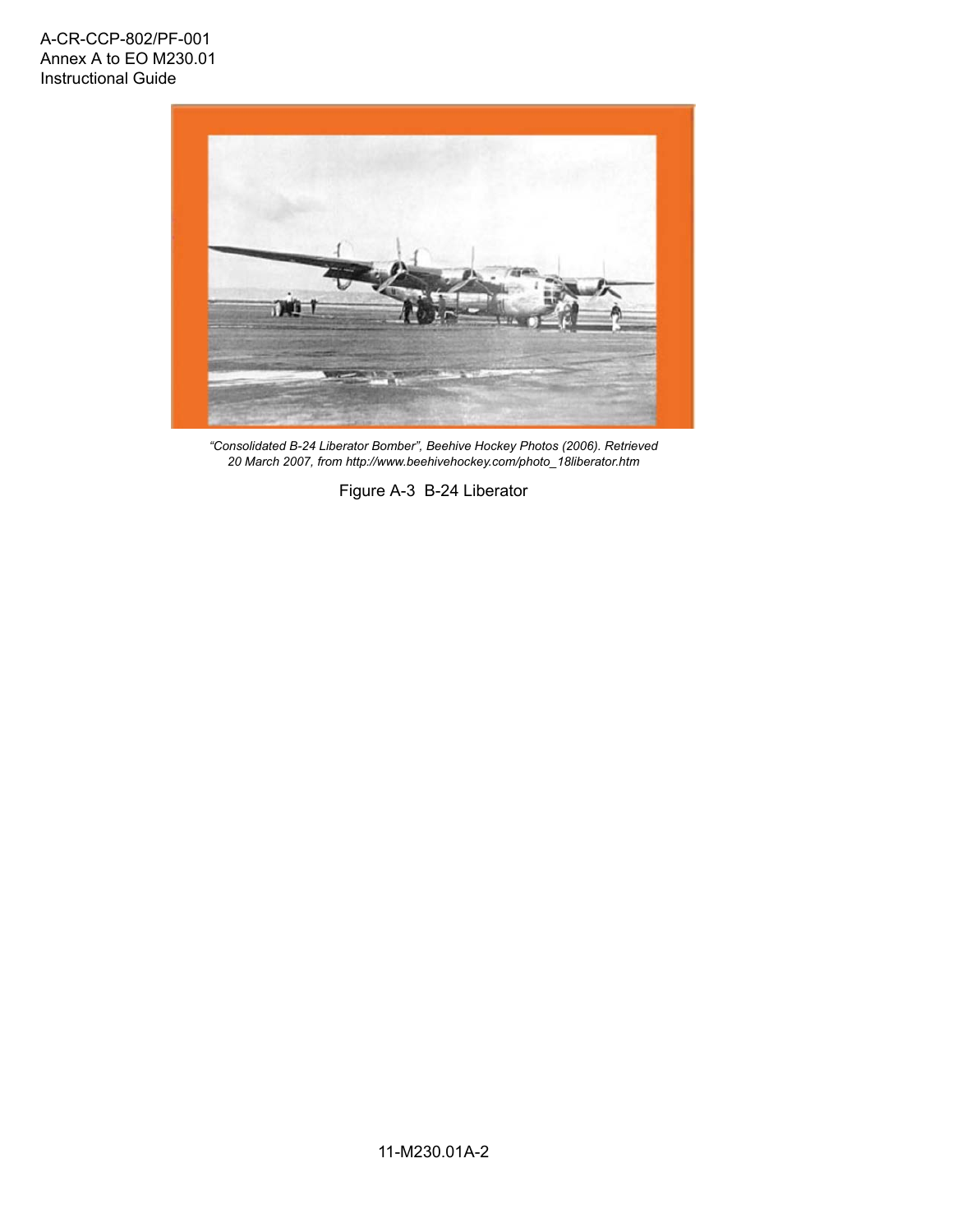

*Department of National Defence. (2006). Canadian Forces Aircraft. Retrieved 20 March 2007, from http://www.airforce.forces.gc.ca/equip/grfx/equip\_gallery/historic\_gallery/wallpaper/harvarda9.jpg*

Figure A-4 Curtiss 87A Kittyhawk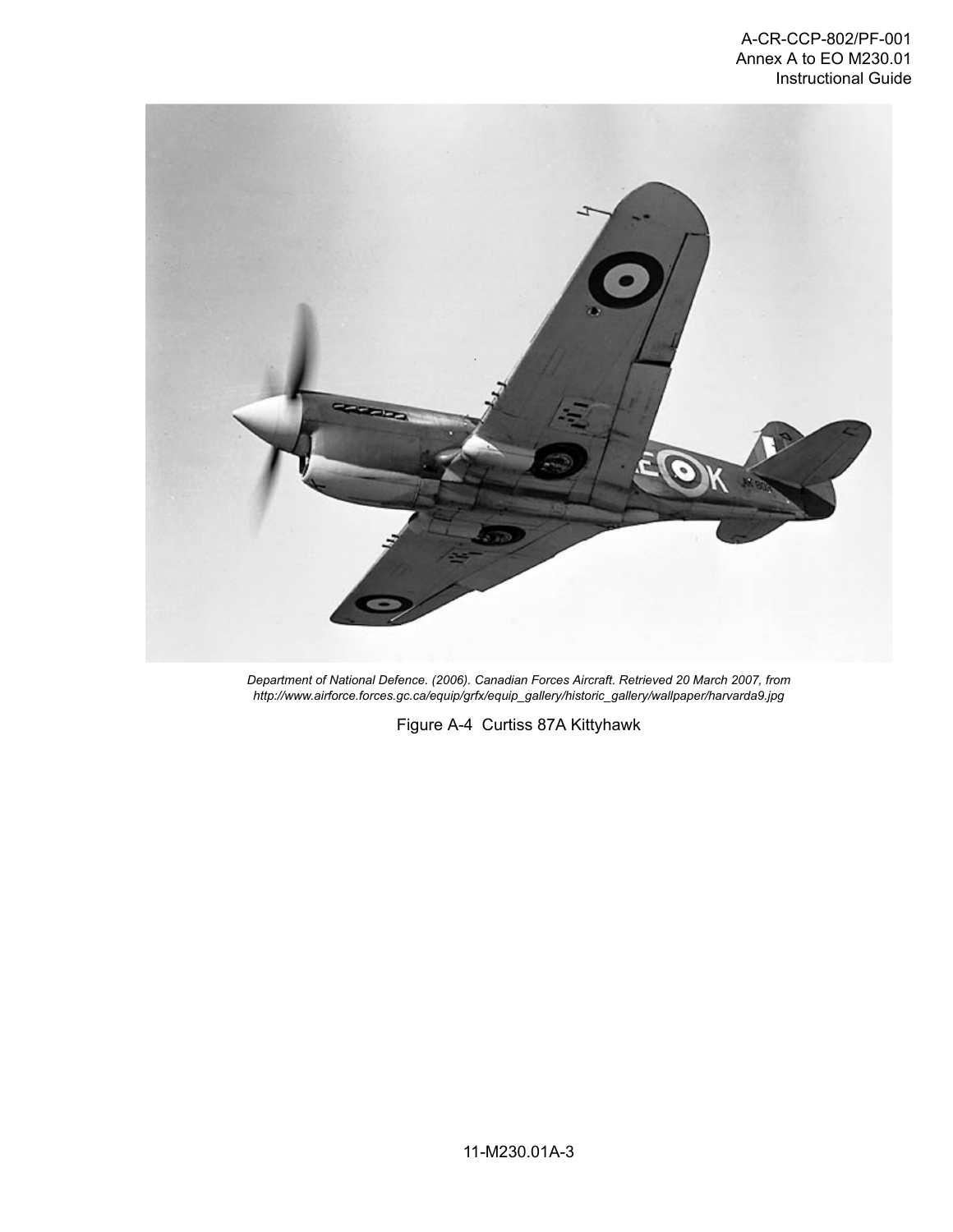

*Department of National Defence. (2006). Canadian Forces Aircraft. Retrieved 20 March 2007, from http://www.airforce.forces.gc.ca/equip/grfx/equip\_gallery/historic\_gallery/wallpaper/harvarda9.jpg*

Figure A-5 The Hawker Mark 1 Hurricane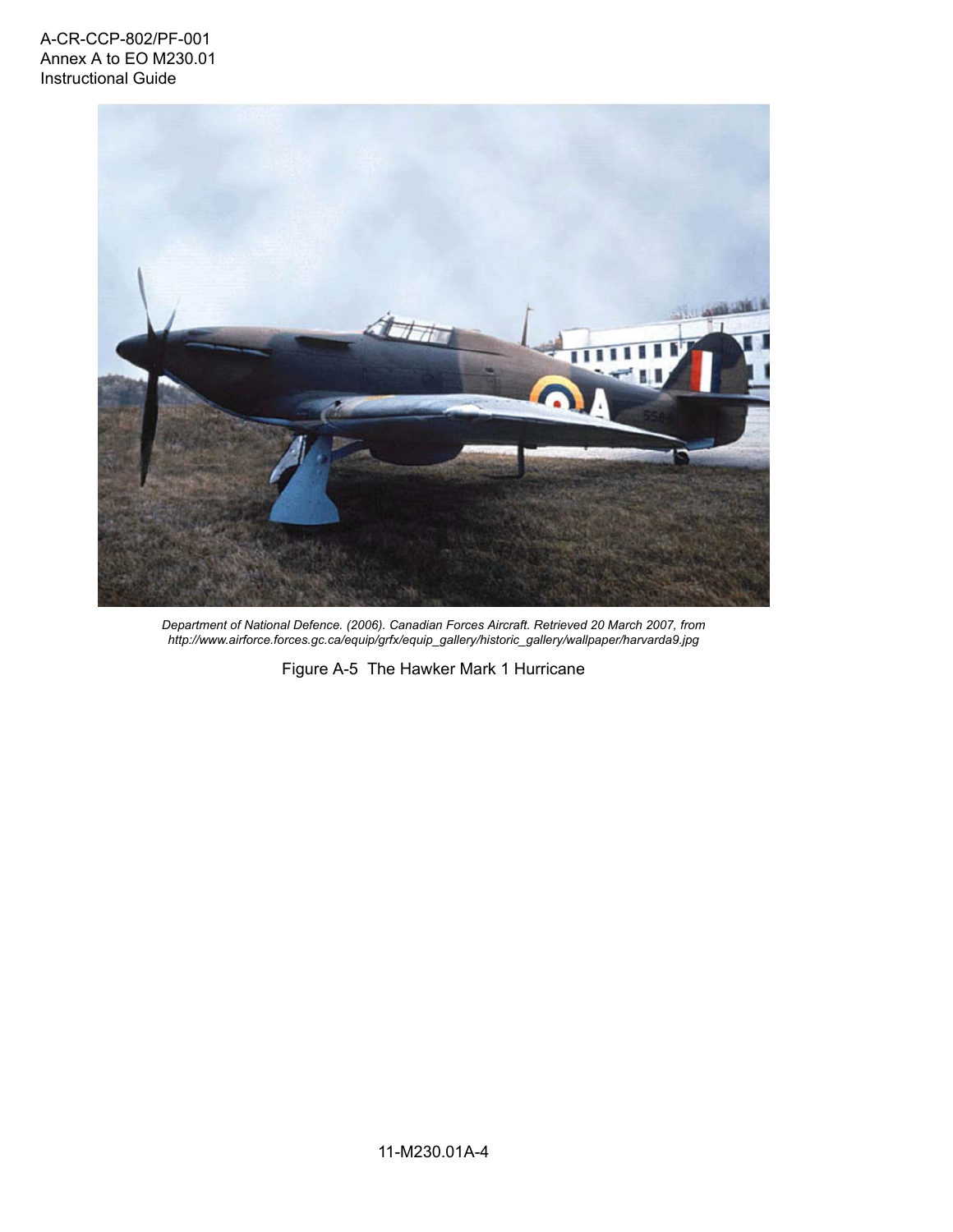

*Department of National Defence. (2006). Canadian Forces Aircraft. Retrieved 20 March 2007, from http://www.airforce.forces.gc.ca/equip/historical/spitfirelst\_e.asp*

Figure A-6 The Spitfire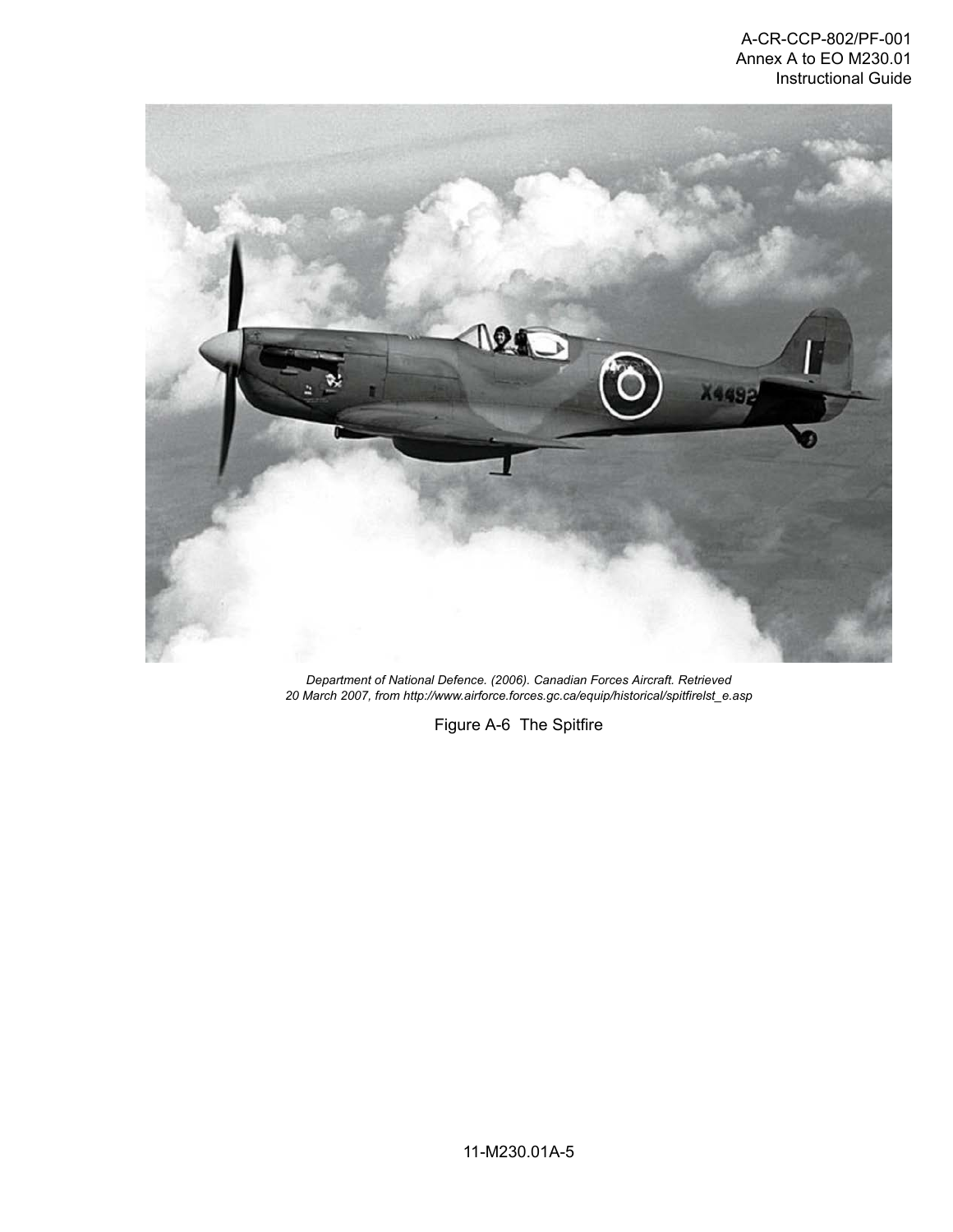THIS PAGE INTENTIONALLY LEFT BLANK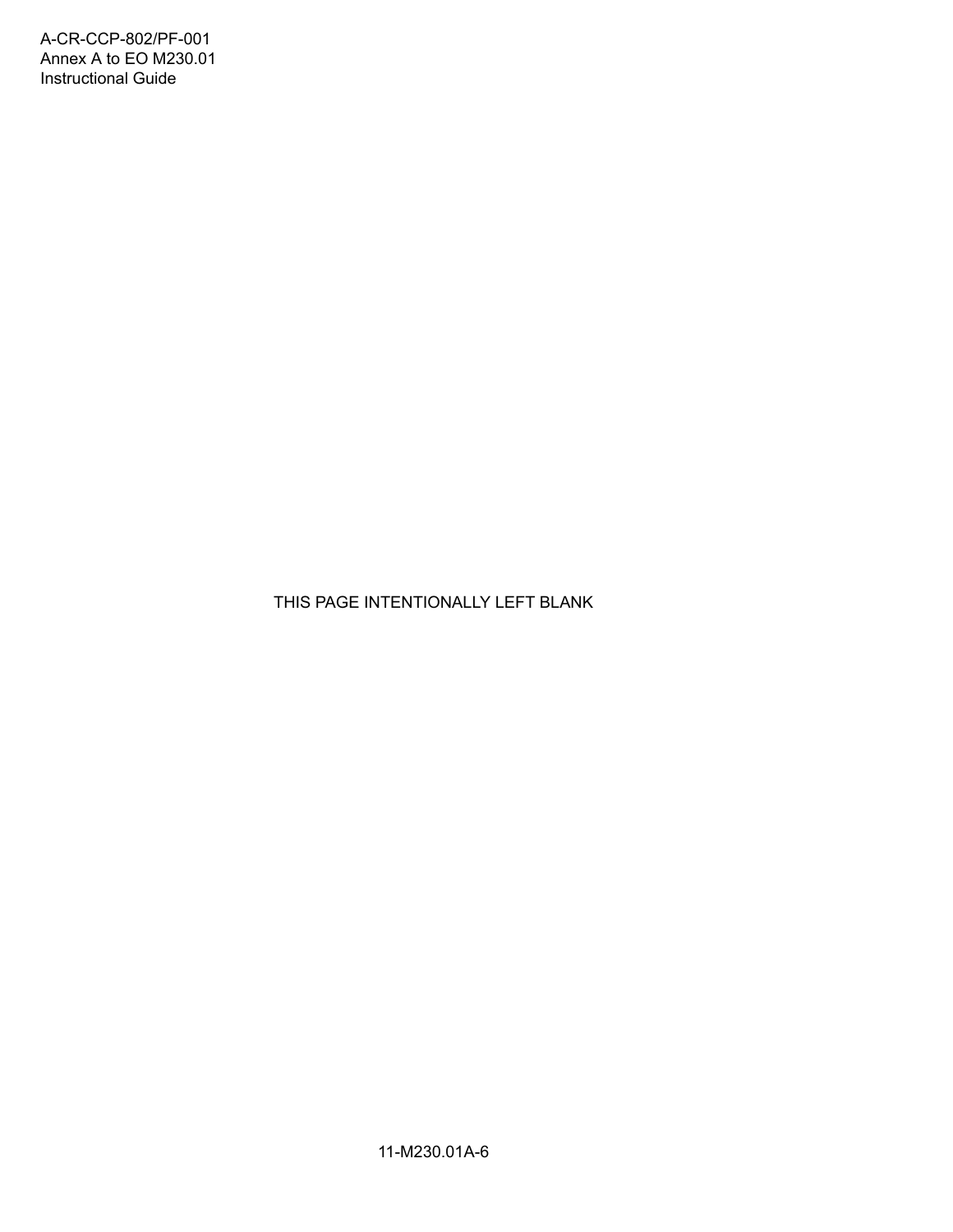

# **ROYAL CANADIAN AIR CADETS**

**PROFICIENCY LEVEL TWO**

# **INSTRUCTIONAL GUIDE**



# **SECTION 2**

# **EO M230.02 – DISCUSS SIGNIFICANT EVENTS IN 20TH CENTURY CANADIAN MILITARY HISTORY**

Total Time: 30 min

# **PREPARATION**

## **PRE-LESSON INSTRUCTIONS**

Resources needed for the delivery of this lesson are listed in the lesson specification located in A-CR-CCP-802/ PG-001, Chapter 4. Specific uses for said resources are identified throughout the Instructional Guide within the TP for which they are required.

Review the lesson content and become familiar with the material prior to delivering the lesson.

Create presentation slides or handouts of all the figures located at Annex A.

## **PRE-LESSON ASSIGNMENT**

N/A.

## **APPROACH**

An interactive lecture was chosen for this lesson to present background material to the cadets and promote an interest in aircraft flown during significant events in history.

## **INTRODUCTION**

## **REVIEW**

N/A.

## **OBJECTIVES**

By the end of this lesson the cadet shall be expected to discuss Armistice Day (Remembrance Day) and D-Day and the planes flown during D-Day.

## **IMPORTANCE**

It is important for cadets to know about the aircraft flown during significant events in history like D-Day so that they can better understand Canada's role during this conflict. It is also important for the cadets to understand the meaning of Armistice Day and the parades used to commemorate the fallen men and women who gave their lives during wartime.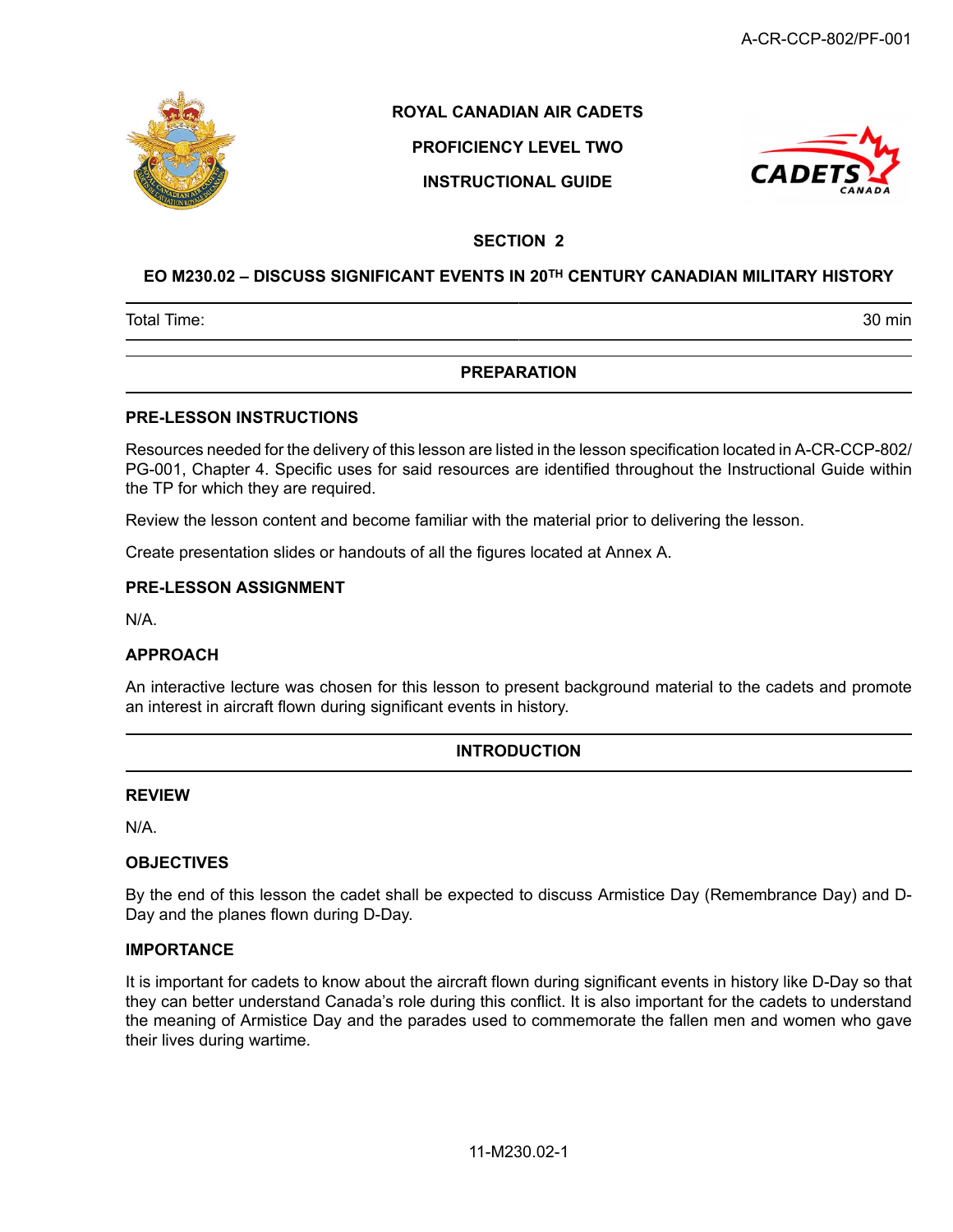# **Teaching Point 1 Discuss the Importance of Armistice Day (Remembrance Day)**

Time: 10 min Method: Interactive Lecture Communication of the Method: Interactive Lecture

## **ANNUAL DAY OF COMMEMORATION**

- "At the eleventh hour, of the 11<sup>th</sup> day, of the 11<sup>th</sup> month of the year 1918, after more than four years of continuous fighting, hostilities on the main battlefront of the greatest war in history came to an end" (Brigadier C. N. Barclay, 1968).
- An annual day of commemoration for Canada's war dead began after WWI.
- With some 60 000 Canadians killed, the war produced a profound sense of loss in a country whose greatest military tragedy to date had been 267 dead in the South African War of 1899-1902.
- The huge cost of the so-called "Great War" was startling for Canada, as it was for all combatant nations.
- As early as April 1919, Isaac Pedlow, Member of Parliament (MP) for South Renfrew, Ontario, introduced a motion in the House of Commons to institute an annual "Armistice Day" to be held on the second Monday of November.
- Members agreed that there should be a special day to mark the Armistice, but were split over the day on which it should be held.
- Responding to the views of the veterans' community, many argued that it should occur on the actual anniversary of the Armistice–November 11.
- Those who had come through the war felt that a solemn occasion marking the deaths of 60 000 comrades was important enough to merit this distinction.
- A special appeal sent out by King George V to the Empire on November 6, urging the year-old Armistice be marked by the suspension of all ordinary activities and the observance of two minutes of silence at precisely 11:00 a.m. on November 11, settled the issue.
- This was how Canada marked its first Armistice Day.

# **WHAT DOES ARMISTICE DAY MEAN?**

• The term "armistice" denotes the cessation of hostilities in a conflict and it was used universally for the final silencing of the guns that ended the WWI at 11:00 a.m. on November 11, 1918.

## **NAME CHANGE**

- On March 18, 1931, A.W. Neil, MP for Comox-Alberni in British Columbia, introduced a motion in the House of Commons to have Armistice Day observed on November 11 and "on no other date."
- Concerns about the holiday's impact on business, he claimed, were "irrelevant."
- At the same time, another MP, C.W. Dickie of Nanaimo, also speaking on behalf of veterans, introduced a motion changing the name from Armistice to Remembrance Day.
- This term, he felt, better "implies that we wish to remember and perpetuate."
- As historian Denise Thompson has suggested, "the term 'Remembrance Day' placed the emphasis squarely upon memory – and by extension upon the soldiers whose deaths were being remembered – rather than upon the Armistice, a political achievement in which rank-and-file soldiers were not directly involved."
- Parliament quickly adopted these resolutions and Canada held its first Remembrance Day on November 11, 1931.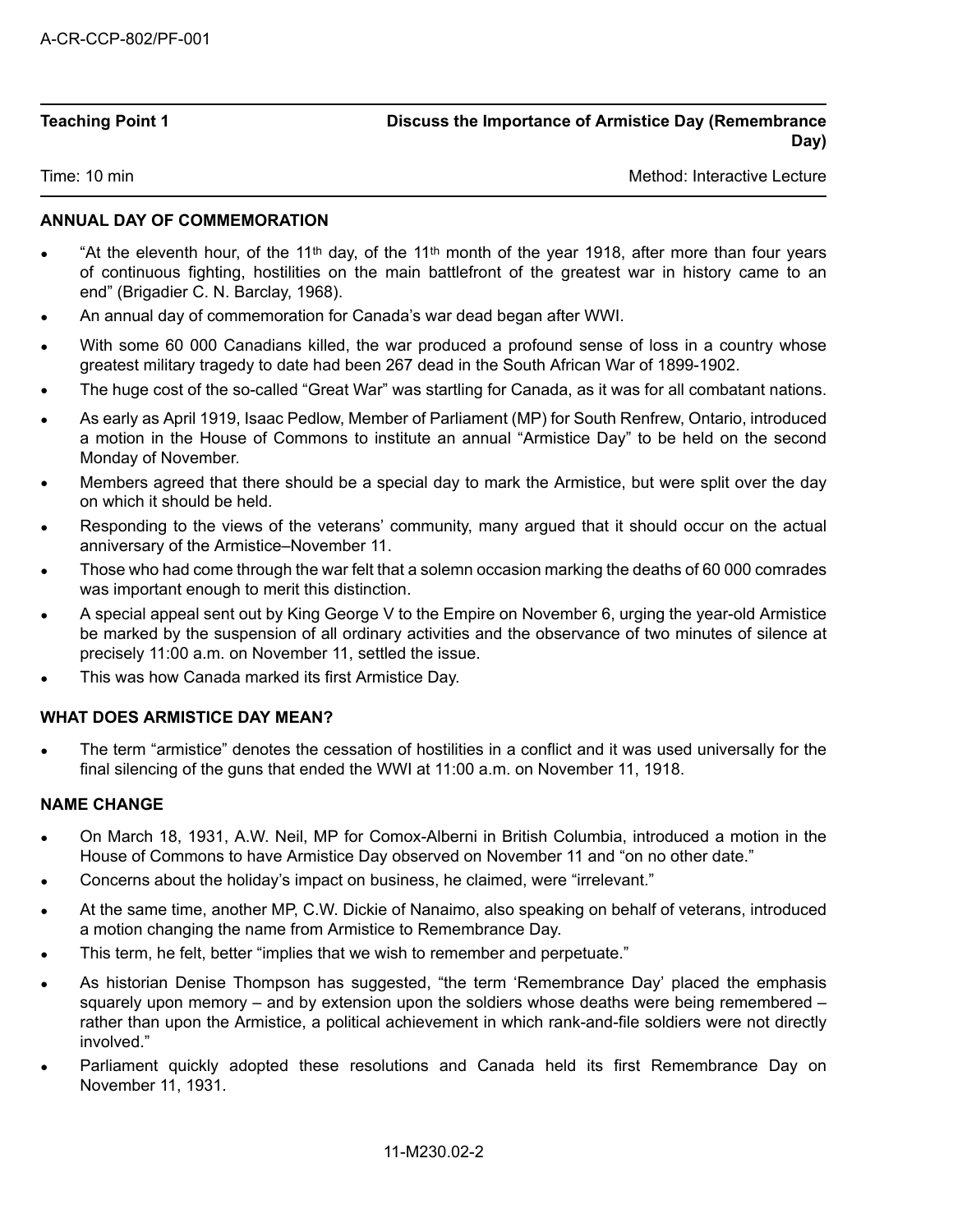- Remembrance Day has remained the official title for the annual commemoration ever since, although the term Armistice Day is sometimes used interchangeably, but unofficially.
- Remembrance Day, a more flexible and inclusive term, readily accommodates the remembrance of war dead from WWI, WWII, the Korean War, other conflicts and peacekeeping.

## **CONFIRMATION OF TEACHING POINT 1**

## **QUESTIONS**

- Q1. When did the annual day of commemoration begin?
- Q2. How did Canada mark its first Armistice Day?
- Q3. When did Canada hold its first Remembrance Day?

## **ANTICIPATED ANSWERS**

- A1. An annual day of commemoration for Canada's war dead began after World War I.
- A2. A special appeal sent out by King George V to the Empire on November 6, urging the year-old Armistice be marked by the suspension of all ordinary activities and the observance of two minutes of silence at precisely 11:00 a.m. on November 11 settled the issue.
- A3. Canada held its first Remembrance Day on November 11, 1931.

**Teaching Point 2 Discuss How Canadians Commemorate Remembrance Day by Organizing Yearly Ceremonies**

Time: 5 min Method: Interactive Lecture Control of Time: 5 min Method: Interactive Lecture

## **COMMEMORATING REMEMBRANCE DAY**

- Every year, ceremonies are held at cenotaphs in cities and towns across the country, involving prayer, recitations and playing the traditional military bugle calls of "Last Post" followed by "Reveille."
- The largest, carried live by national television networks, is held at the National War Memorial in Ottawa and attended by the Prime Minister, the Governor General and the "Silver Cross Mother," a mother who has actually lost a child or children in action.
- Remembrance Day ceremonies offer veterans the opportunity to remember and salute fallen comrades and all Canadians an occasion to reflect on the sacrifices made and the tragedies endured in their name.

## **CONFIRMATION OF TEACHING POINT 2**

## **QUESTIONS**

- Q1. What happens every year at cenotaphs?
- Q2. Who attends the country's largest Remembrance Day ceremony?
- Q3. What do Remembrance Day ceremonies offer?

## **ANTICIPATED ANSWERS**

A1. Every year ceremonies are held at cenotaphs in cities and towns across the country, involving prayer, recitations and playing the traditional military bugle calls of "Last Post" followed by "Reveille."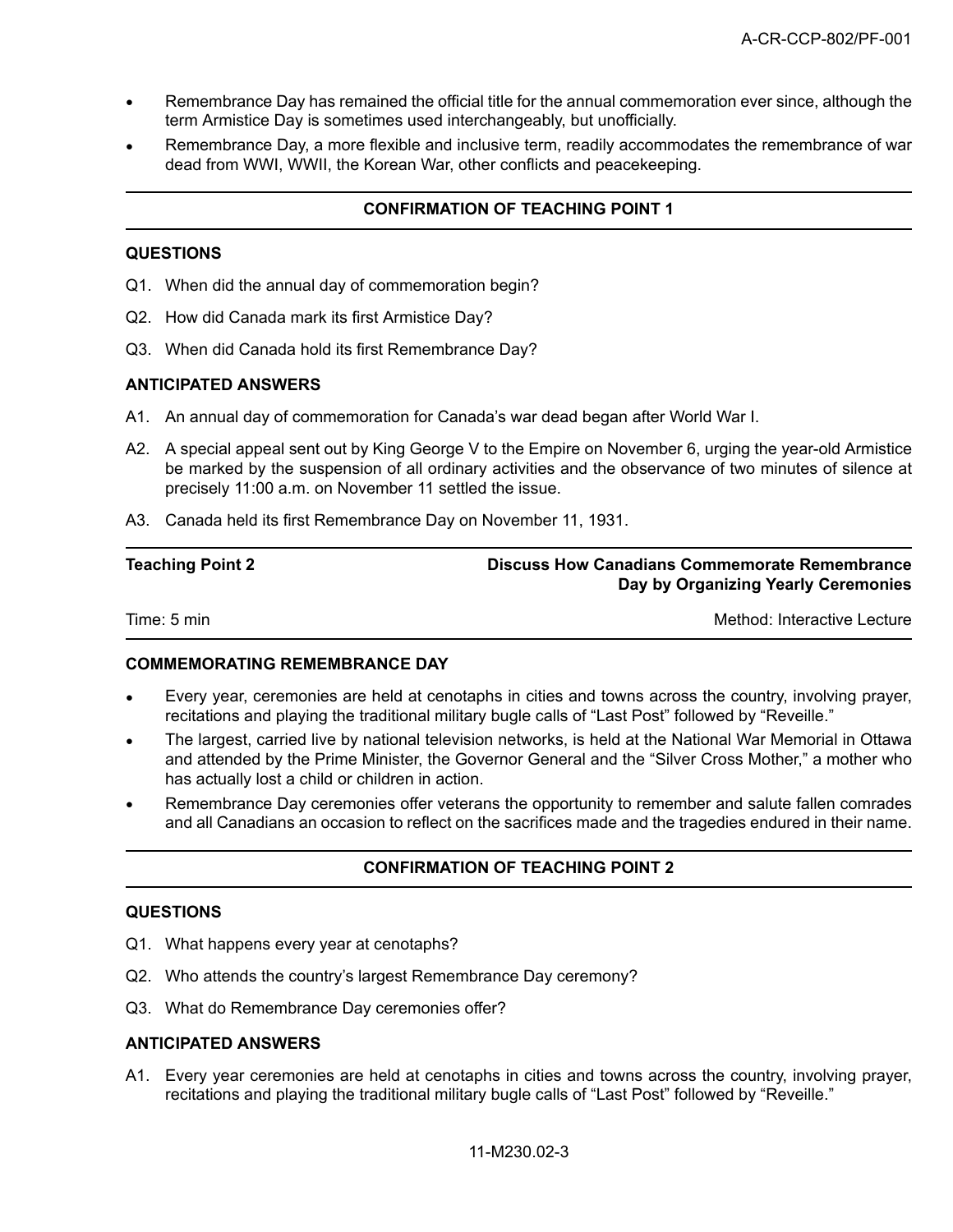- A2. The largest, carried live by national television networks, is held at the National War Memorial in Ottawa and attended by the Prime Minister, the Governor General and the "Silver Cross Mother," a mother who has actually lost a child or children in action.
- A3. Remembrance Day ceremonies offer veterans the opportunity to remember and salute fallen comrades and all Canadians an occasion to reflect on the sacrifices made and the tragedies endured in their name.

## **Teaching Point 3 Discuss the Importance of D-Day**

## Time: 5 min Method: Interactive Lecture Communication of the Method: Interactive Lecture

# **CONFLICT BETWEEN THE ALLIED FORCES AND GERMANY**

- On June 6, 1944, the "Second Front" became a reality.
- In the weeks before that, the Allied Air Forces had attacked the transportation network used to move German troops and equipment.
- On D-Day itself, delayed one day by bad weather in the English Channel, powerful air and naval support, as well as ground-breaking specialized armoured vehicles, such as tanks capable of "swimming", helped the infantry to get ashore on five beaches—two each for the Americans and British and one for the Canadians.
- Anglo-American-Canadian forces landed on the open beaches of Normandy, north and west of the city of Caen, France.

## **CANADIAN SOLDIERS LANDING AT JUNO BEACH, FRANCE**

- Canadian airmen and sailors were among the first into action.
- The Royal Canadian Air Force had already been involved for several months in bombing key enemy targets in the invasion area; roads, bridges, railways, airfields and command and communications centres.
- Now they flew as part of the 171 Allied squadrons that attacked on D-Day.
- As H-Hour approached, RCAF Lancasters of No. 6 Bomber Group dropped thousands of tons of explosives on German coastal defences.
- While it was still dark in the early hours of June 6, Allied paratroopers, including 450 Canadians, jumped from aircraft or landed in gliders behind German coastal defences.
- 3rd Canadian Infantry Division and 2nd Canadian Armoured Brigade formed the Canadian assault force on D-Day, while 1st Canadian Parachute Battalion jumped as part of the great airborne force protecting the flanks of the landing.
- Canadian destroyers, corvettes, minesweepers, landing ships and landing craft supported the landings, as did the many RCAF squadrons overhead.
- Separated by gusty winds, outnumbered and only lightly armed, they nevertheless captured a German headquarters, destroyed a key bridge and seized an important crossroad, all the while sowing confusion and disorder within enemy ranks.
- 340 Canadian soldiers died, 547 were wounded and 47 were taken prisoner.

# **CONFIRMATION OF TEACHING POINT 3**

# **QUESTIONS**

Q1. What is the date of D-Day?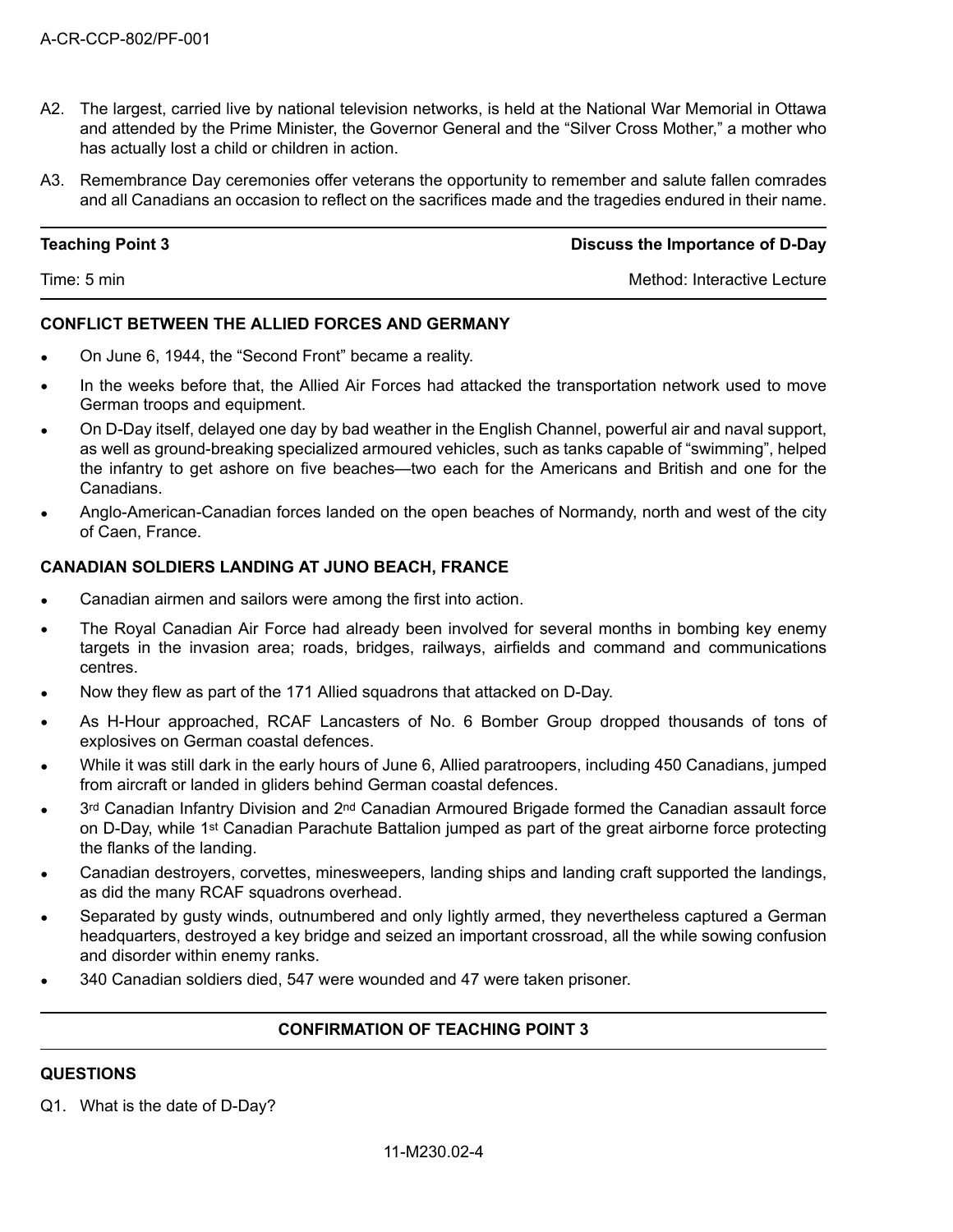- Q2. Between whom was the conflict?
- Q3. How many Canadian soldiers died on D-Day?

## **ANTICIPATED ANSWERS**

- A1. June 6, 1944.
- A2. The Allied Forces and Germany.
- A3. 340 Canadian soldiers died on D-Day.

**Teaching Point 4 Discuss Aircraft Flown During D-Day**

Time: 5 min Method: Interactive Lecture Company of Time: 5 min Method: Interactive Lecture

## **AIRCRAFT FLOWN DURING D-DAY**

## **Black and White Striped MK IXB**

- The black and white striped MK IXB was a Spitfire.
- The day before D-Day at the RAF Station Tangmere near Chichester in the south of England ground crew painted black and white "invasion stripes" on their Spit IXs.
- In the dangerous skies over France, these markings would indicate to friendly fighters to not shoot.
- Aircraft without stripes were fair game.



Present slide or distribute handouts of Figure A-1 to the cadets.

## **Halifax LW170**

- The Halifax LW170 had an unusual combat history in the RCAF.
- From May to August 1944 this aircraft participated in 28 missions to Germany and France during the critical days preceding and during D-Day.
- The Halifax LW 170 participated in the bombing and destruction of the German heavy guns, which threatened the entire Allied invasion fleet on the historic morning of June 6, 1944.
- Finally, due for major maintenance in August 1944, LW170 was replaced by other Halifaxes and consigned to repairs, or at worst, the scrap yard.
- Fate intervened and this Halifax was repaired and was to be handed over to a weather patrol squadron where it soldiered on until just after the end of the war in 1945.



Present slide or distribute handouts of Figure A-2 to the cadets.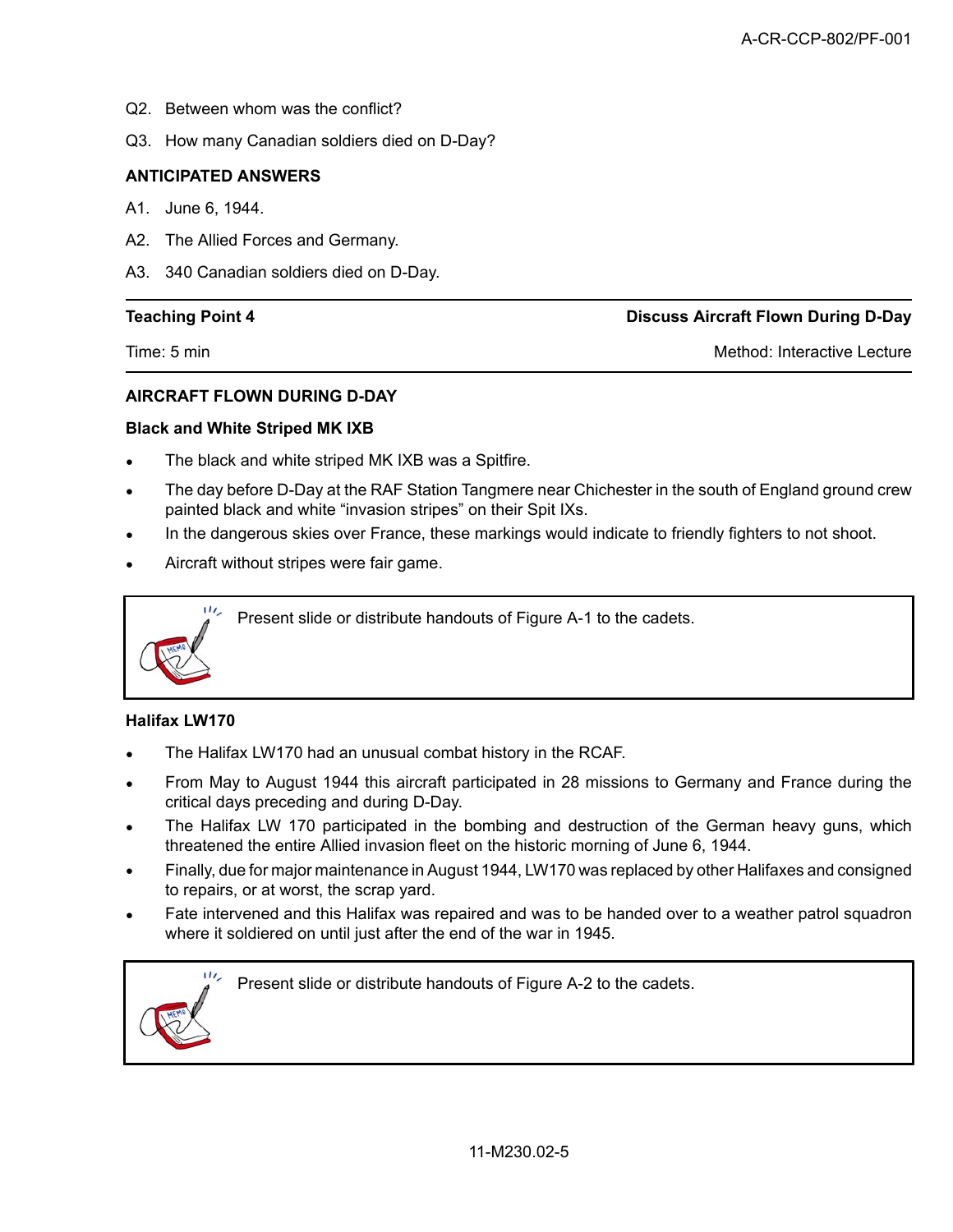# **RCAF Lancaster**

- The four-engine Avro "Lancaster", a direct development of the unsuccessful twin-engine Manchester became the 'mighty pulveriser' of the RAF's Bomber Command, able to carry the great 990 kg "Ten-Ton Tessie", also known as the "Grand Slam", the heaviest bomb-load lifted by any bomber of WWII.
- Its most notable exploits were the breaching of the Mohne and Eder dams in the Ruhr, Germany in May 1943 and also the sinking of the German battleship Tirpitz in November 1944.
- A total of 420 Lancaster Xs were built in Canada in Malton, Ontario and Canadian units in the Commonwealth Tiger Force would have flown Lancaster Xs in the Pacific had the war lasted into 1946.
- After service with the twelve squadrons of the RCAF's No. 6 Group in Bomber Command during the war, the Lancaster was used by the RCAF in varied post-war roles, including photo reconnaissance, air/sea rescue and maritime reconnaissance.
- The Lancaster was finally retired from the RCAF on April 1, 1964, after being used in service for more than twenty years.



Present slide or distribute handouts of Figure A-3 to the cadets.

# **CONFIRMATION OF TEACHING POINT 4**

## **QUESTIONS**

- Q1. What did the black and white stripes indicate to friendly fighters?
- Q2. How many missions did the Halifax LW170 participate in during the critical days preceding and during D-Day?
- Q3. What was the Lancaster's most notable exploits?

## **ANTICIPATED ANSWERS**

- A1. In the dangerous skies over France these markings would indicate to friendly fighters to not shoot.
- A2. From May to August 1944 this aircraft participated in 28 missions to Germany and France during the critical days preceding and during D-Day.
- A3. Its most notable exploits were the breaching of the Mohne and Eder dams in the Ruhr, Germany in May, 1943, and the sinking of the German battleship Tirpitz in November 1944.

## **END OF LESSON CONFIRMATION**

## **QUESTIONS**

- Q1. What does the term "armistice" mean and what is Armistice Day?
- Q2. Why did Armistice Day change to Remembrance Day?
- Q3. Who were among the first into action at Juno Beach?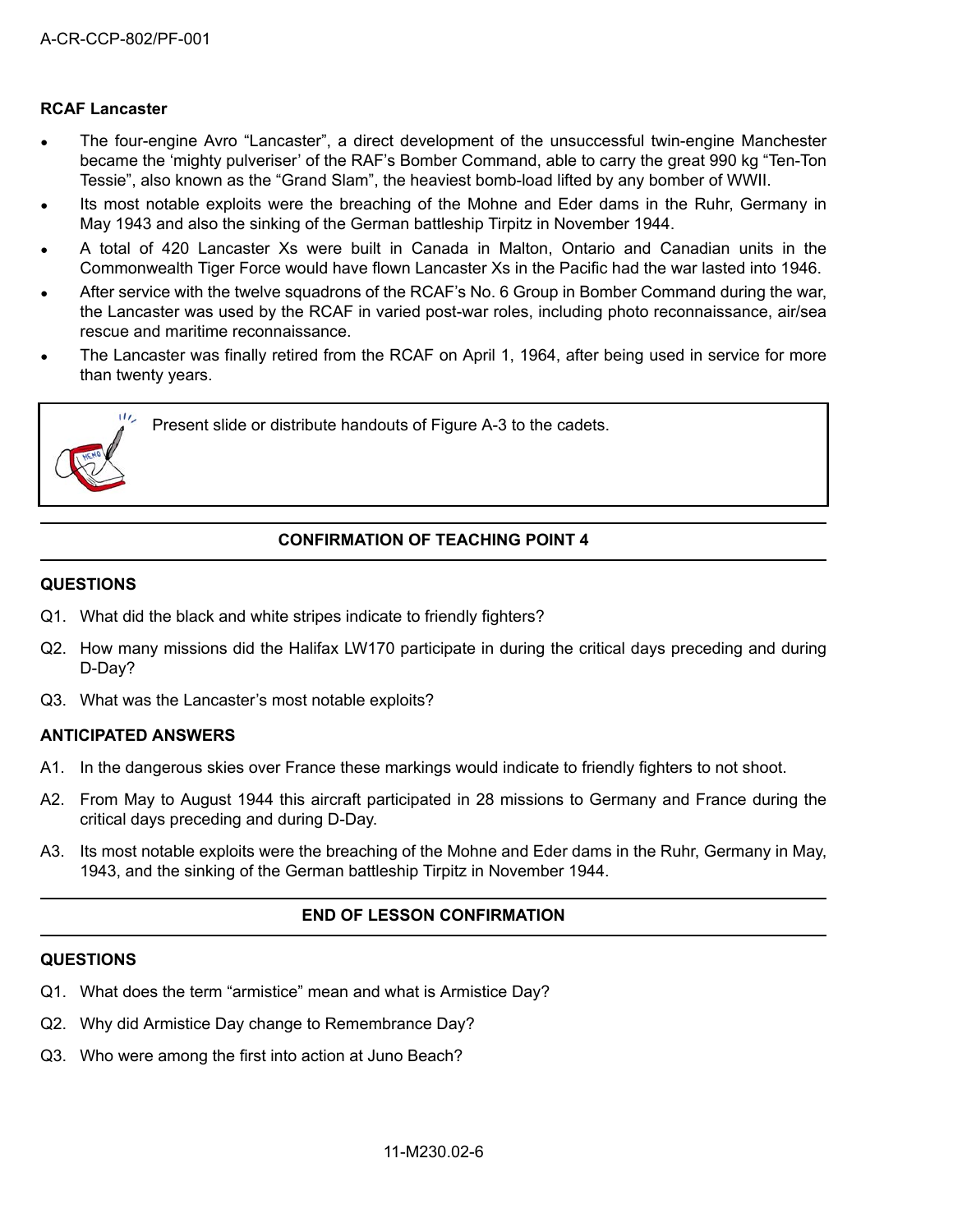## **ANTICIPATED ANSWERS**

- A1. The term "armistice" denotes the cessation of hostilities in a conflict and it was used universally for the final silencing of the guns that ended the WWI at 11:00 a.m. on November 11, 1918.
- A2. Remembrance Day, a more flexible and inclusive term, readily accommodates the remembrance of war dead from WWI, WWII, the Korean War, other conflicts, and peacekeeping.
- A3. Canadian airmen and sailors were among the first into action.

# **CONCLUSION**

## **HOMEWORK/READING/PRACTICE**

N/A.

## **METHOD OF EVALUATION**

N/A.

## **CLOSING STATEMENT**

It is important for cadets to know about the aircraft flown during significant events like D-Day so that they can better understand Canada's role during this conflict. It is also important for the cadets to understand the meaning of Armistice Day and the parades used to commemorate the fallen men and women who gave their lives during wartime.

## **INSTRUCTOR NOTES/REMARKS**

This class should be taught before the Remembrance Day parade so cadets may gain an appreciation and full understanding of the significance behind this event.

# **REFERENCES**

A3-033 *Canada's Air Force, Aircraft: Historical Aircraft.* (2006) Retrieved 31 October 2006, from http:// www.airforce.forces.gc.ca/equip/historical/hist\_e.asp.

A3-040 Halifax 57 Rescue. (Canada). *LW170 Proposal.* Retrieved 20 February 2007, from http:// www.57rescuecanada.comLocatingLW170/LW170\_Proj\_Proposal.htm.

A3-041 DND. (2005). *D-Day.* Retrieved 20 February 2007, from http://forces.gc.ca/site/Feature-Story/2003/ jun03/06 $f$ e.asp.

A3-042 Milberry, L. and Halliday, H. (1990). *The Royal Canadian Air Force at War 1939-1945.* Toronto, ON: CANAV Books.

A3-043 National Defence. (2004). *Halifax Bomber.* Retrieved 22 March 2007, from http://www.airforce.gc.ca/ equip/historical/Halifax\_e.asp.

C3-080 Canada War Museum. (2003). *Remembrance Day: Armistice Day.* Retrieved 19 February 2007, from http://www.warmuseum.ca/cwm/remember/armisticeday\_e.html.

C3-081 Canada War Museum. (2003). *Remembrance Day: Armistice Day Becomes Remembrance Day.* Retrieved 19 February 2007, from http://www.warmuseum.ca/cwm/remember/1931remembrance\_e.html.

C3-082 Rich Thistle Studio. (1993). *The Fire at Canadian Warplane Heritage Museum.* Retrieved 20 February 2007, from http://www.richthistle.com/article\_include.php?i=a12\_into\_the\_blue.php.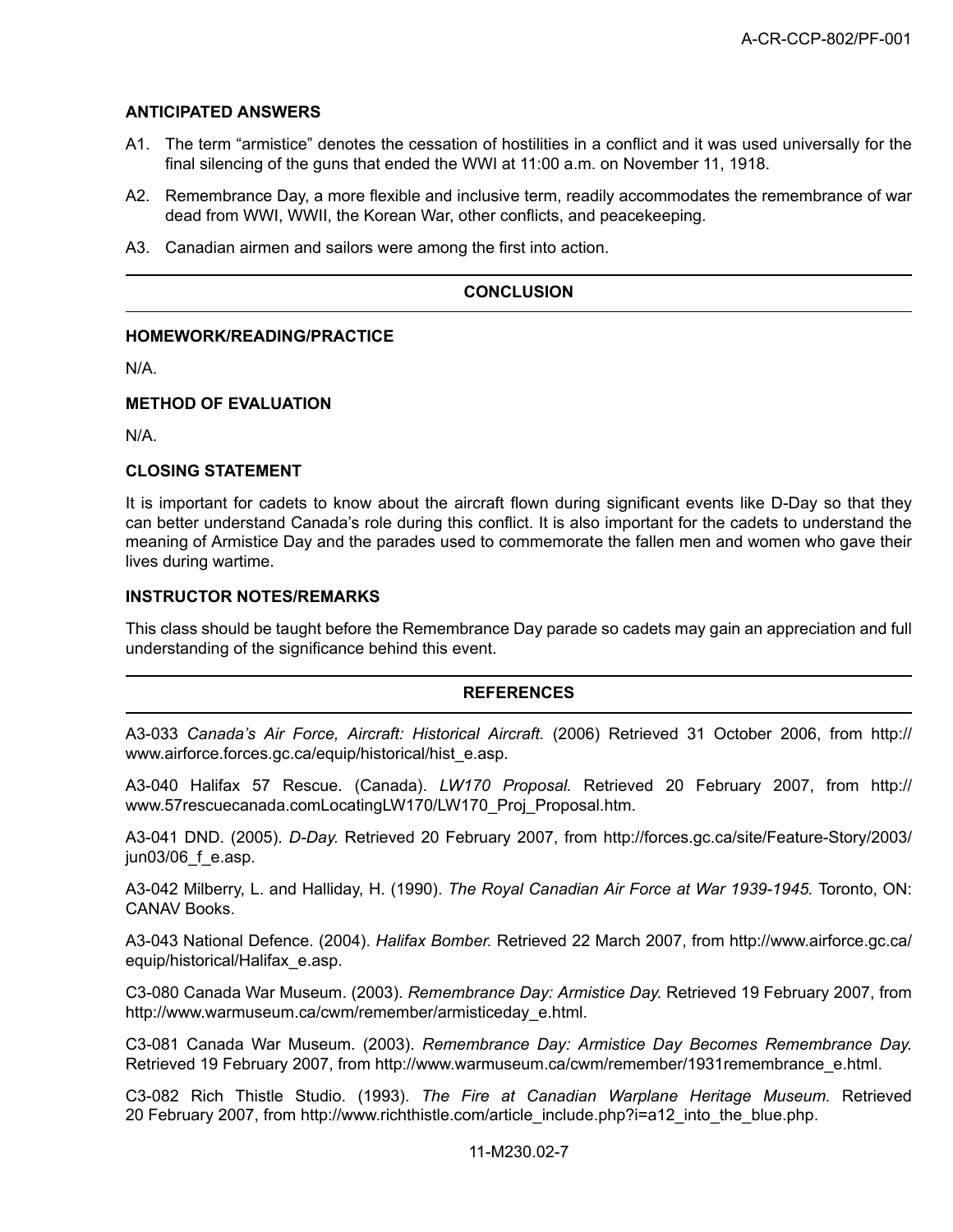C3-083 Canada War Museum. (2003). *D-Day and the Normandy Campaigns.* Retrieved 16 February 2007, from http://www.civilization.ca/cwm/newspapers/operations/ddaynormandy\_e.html.

C3-126 Brigadier C.N. Barclay. (1968). *Armistice 1918.* London, UK: Dent, J. M. & Sons LTD.

C3-127 Canadian Warplane Heritage Museum. (2007). *Avro Lancaster.* Retrieved 22 March 2007, from http:// secure.warplane.com/pages/aircraft\_lancaster.html.

C3-128 RCAF.com (2007). *Avro Lancaster.* Retrieved 22 March 2007, from http://www.rcaf.com/aircraft/ bombers/Lancaster/index.php?name=Lancaster.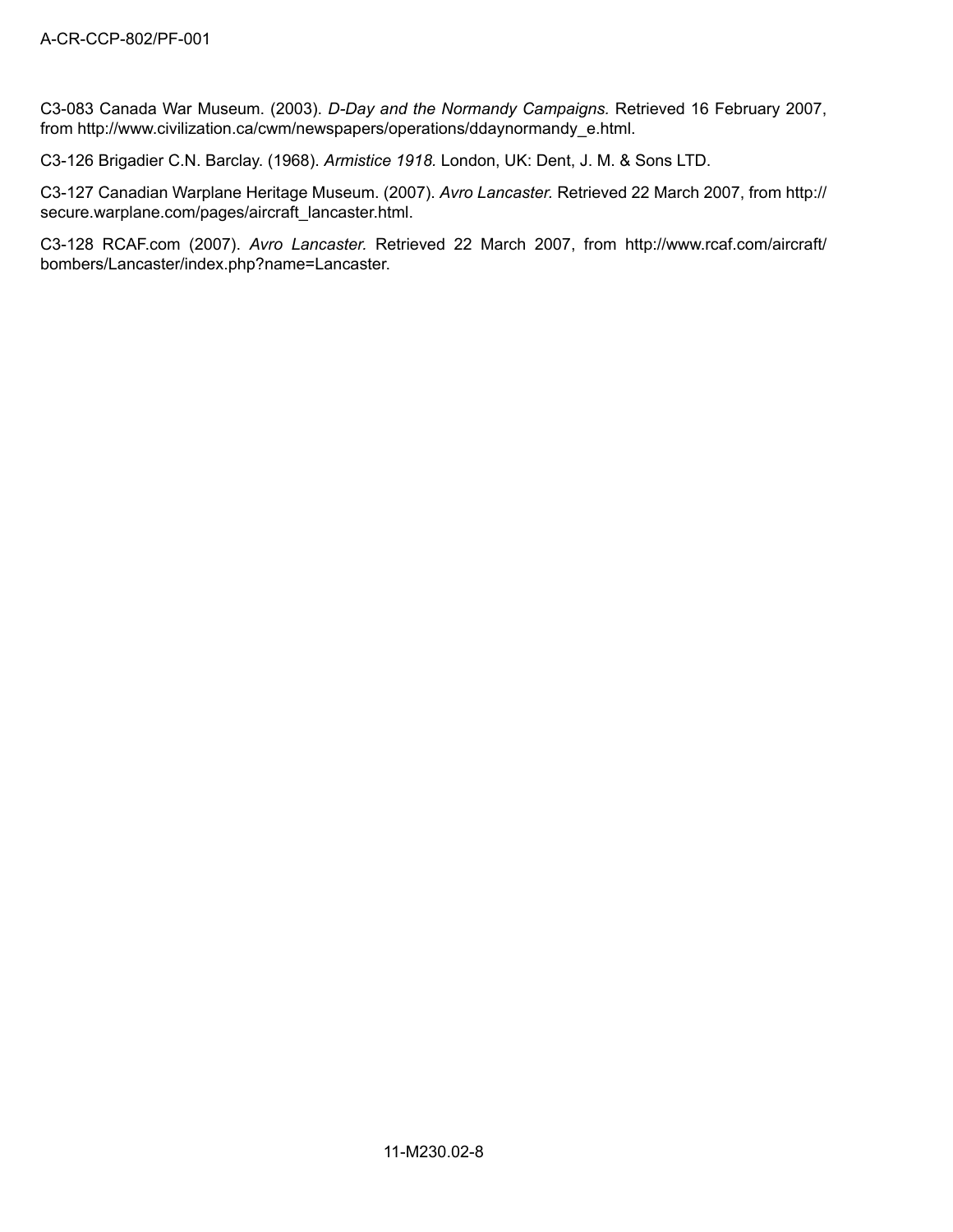## **AIRCRAFT FLOWN DURING D-DAY**





Above: It's the day before D-Day and at RAF<br>Station Tangmere near Chicester in the south of<br>England groundcrew of 411 Squadron are hastily<br>painting white and black "invasion stripes" on one<br>of their Spit Ix's. In the craz effectiveness of their stripes is evident on a Spit.<br>(DND PI30827, RE20421-1)

*L. Milberry and H. Halliday, The Royal Canadian Air Force at War 1939-1945, CANAV Books (p. 171)*

Figure A-1 Black and White Painted Spitfire IX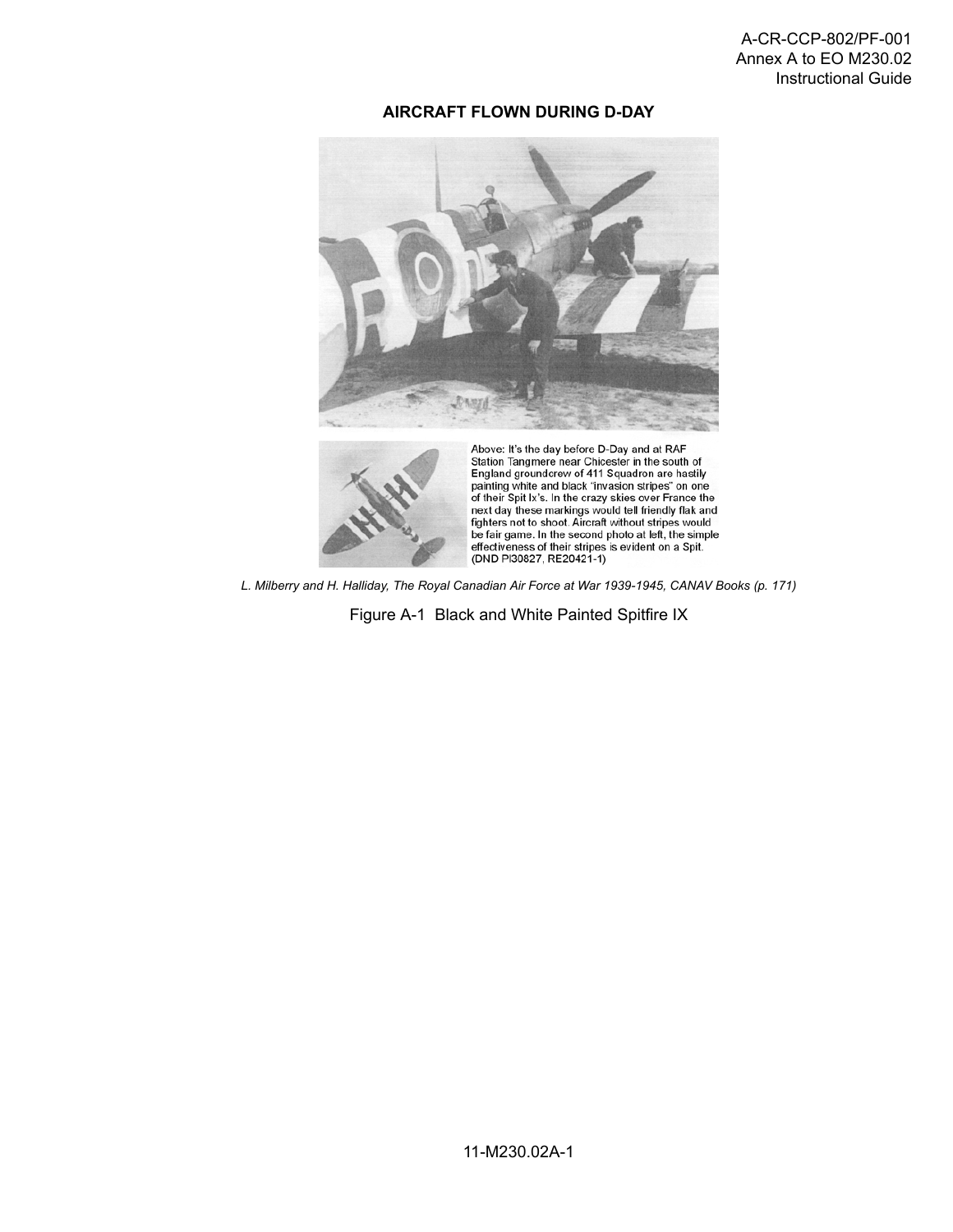

*Department of National Defence. (2004). Canadian Forces Historical Aircraft. Retrieved 22 March 2007, from http://www.airforce.forces.gc.ca/equip/historical/Halifax\_e.asp*

Figure A-2 Halifax Bomber